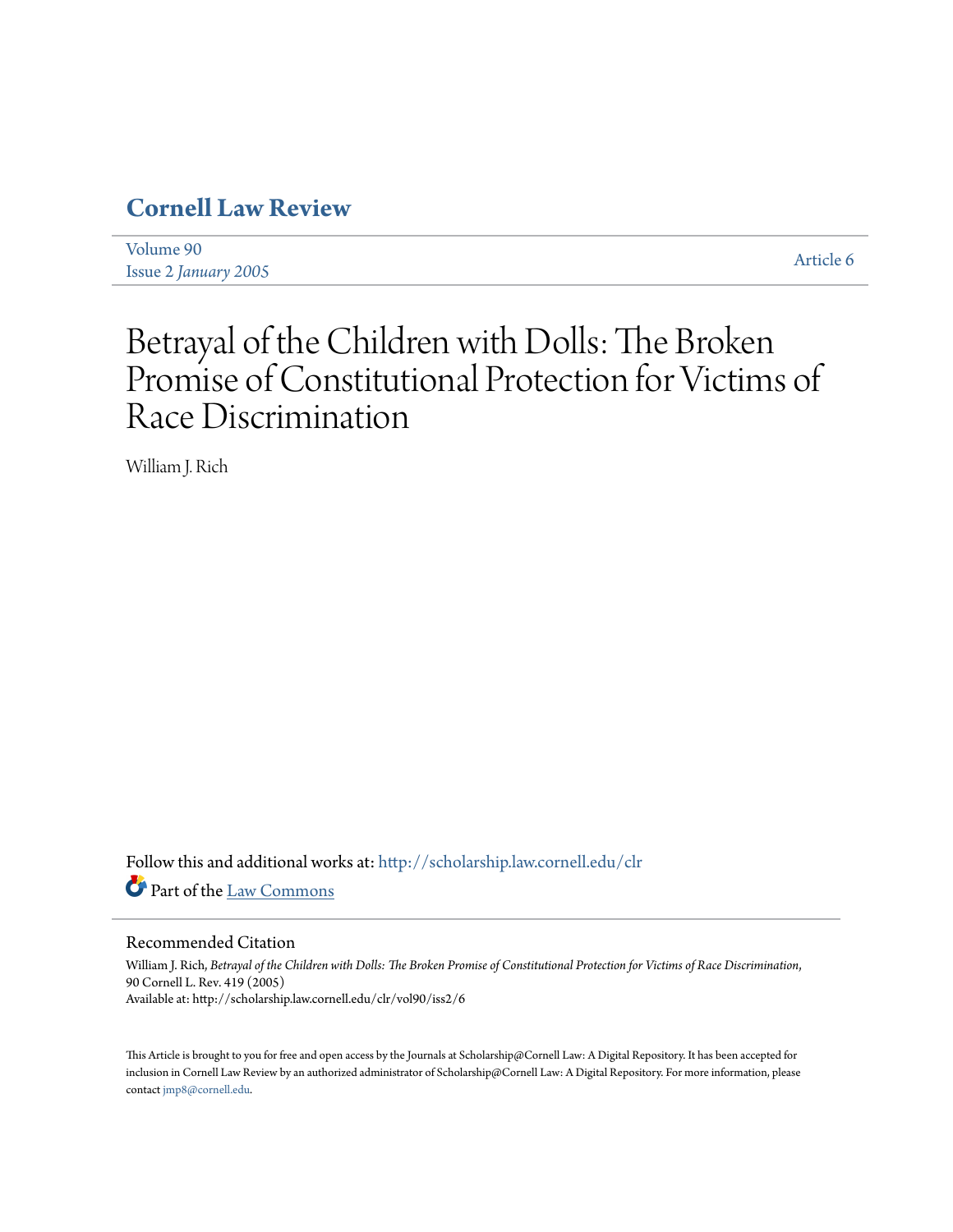### BETRAYAL OF THE CHILDREN WITH **DOLLS:** THE BROKEN PROMISE OF **CONSTITUTIONAL** PROTECTION FOR VICTIMS OF RACE **DISCRIMINATION**

*William J. Rich*<sup>+</sup>

 $\ddot{\phantom{0}}$ 

|  | $1$ NTRODUCTION $\ldots \ldots \ldots \ldots \ldots \ldots \ldots \ldots \ldots \ldots \ldots \ldots$ |  |
|--|-------------------------------------------------------------------------------------------------------|--|
|  |                                                                                                       |  |
|  |                                                                                                       |  |
|  |                                                                                                       |  |
|  | IV. RESURRECTING PLESSY AND DRED SCOTT 431                                                            |  |
|  |                                                                                                       |  |
|  |                                                                                                       |  |
|  |                                                                                                       |  |
|  |                                                                                                       |  |
|  |                                                                                                       |  |

#### **INTRODUCTION**

Fifty years after the Supreme Court decision in *Brown v. Board of Education,'* Dr. Kenneth Clark's "doll study"2 remains relevant and vital for practitioners and academics alike.<sup>3</sup> The powerful image of children in segregated schools who preferred white dolls to black dolls resonates as one of the lasting symbols of the Court's opinion. During

t Associate Dean for Academic Affairs and Professor, Washburn University School of Law. I thank my colleagues, Professors Ali Khan, Megan Ballard, Ellen Byers and Alex Glashausser for helpful feedback. I am also grateful for the research assistance provided by Nicholas Purifoy.

<sup>1 347</sup> U.S. 483 (1954).

<sup>2</sup> Dr. Clark's study was originally published in 1950 as part of a White House conference on the welfare of children. *See* Kenneth B. Clark, The Effect of Prejudice and Discrimination on Personality Development, White House Midcentury Conference on Children and Youth (1950). Clark's findings were later published in 1955. **KENNETH** B. CLARK, PREJUDICE AND YOUR CHILD (2d ed. 1955) [hereinafter CLARK, **PREJUDICE].**

*<sup>3</sup> See, e.g.,* John Hart Ely, *If at First You Don't Succeed, Ignore the Question Next Time? Group Harm in* Brown v. Board of Education *and* Loving v. Virginia, 15 **CONST.** COMMENJTARV 215, 217 n.9 (1998) (suggesting that the Clark doll study was the most relevant social science citation in the *Brown* decision, in spite of the study's methodological flaws). Over the years, however, the Clark study has been questioned precisely for its methodological accuracy and inferential assumptions. *See* Michael Heise, Brown v. Board of Education, *Footnote 11, and the Multidisciplinarity of Law,* 90 CORNELL L. REv. 279, 293-95 (2004) (discussing the study's problems with causation, methodology, and psychological characterization); Allan Ides, *Tangled Up in* Brown, 47 How. L.J. 3, 12 (2003) (citing criticism of the Clark study for a "lack of scientific rigor and for [the] failure to support the specific thesis that segregation causes feelings of inferiotity").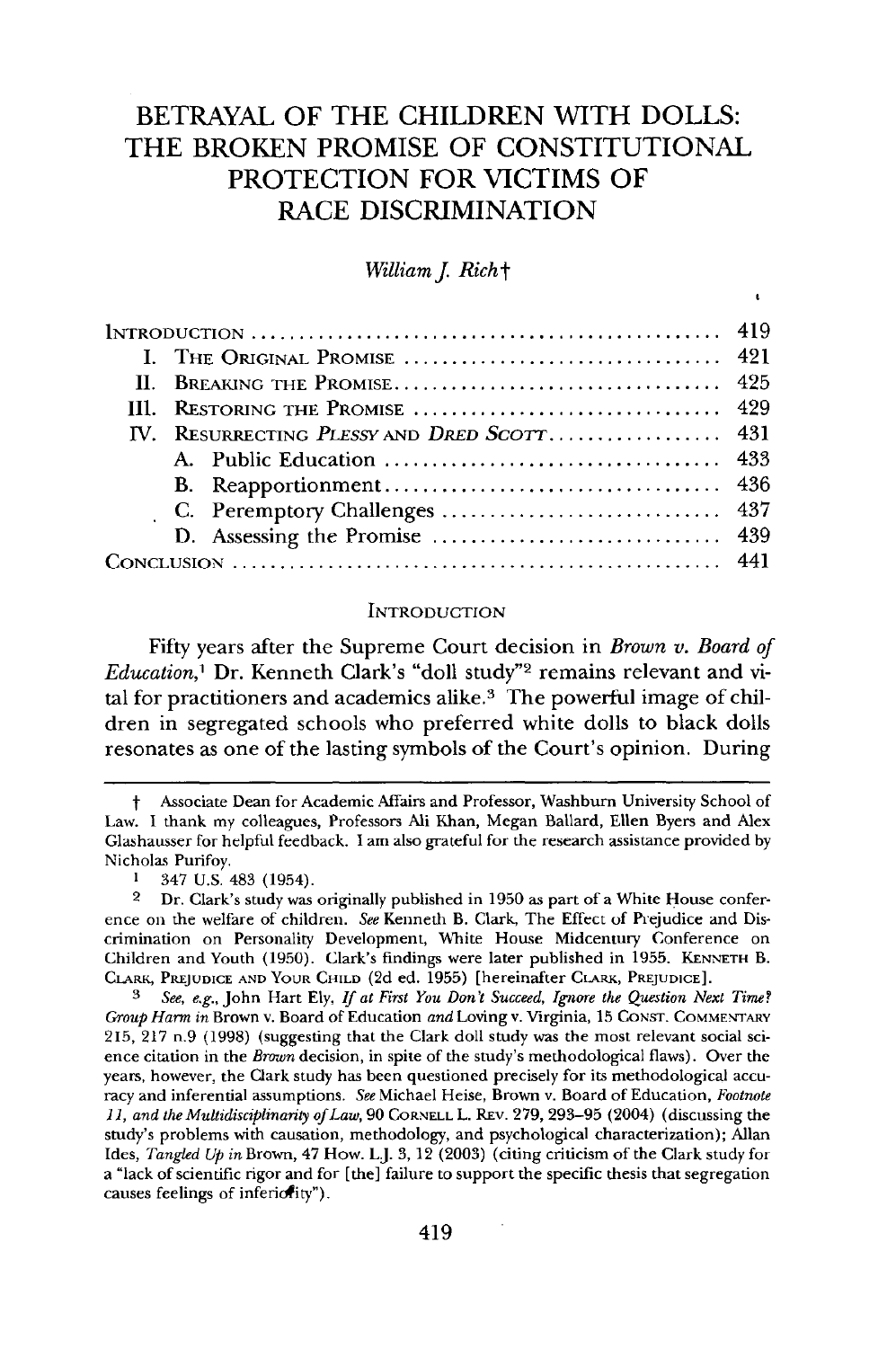oral argument in one of *Brown's* consolidated companion cases,<sup>4</sup> Thurgood Marshall referred to Clark's doll study as evidence that "appellants in this very case **.. .**were injured as a result of this segregation."5 In response, John W. Davis, the attorney representing South Carolina, belittled the significance of the study, $6$  citing evidence that African American children in northern states chose white dolls-and labeled black dolls as "bad"—at even greater rates than children from the segregated south.<sup>7</sup>

Davis's challenge to the reliability of the doll study, however, failed to diminish its powerful imagery. The study not only provided a vehicle for introducing social science evidence, but also reminded the Supreme Court of the victims' unique perspective.<sup>8</sup> In the study, child participants selected white or black dolls in response to a series of questions meant to reveal their racial preferences. 9 At various ages, a majority of the black children expressed a preference for the white dolls.<sup>10</sup> Rejection of the black dolls underscored the children's awareness of racial differences and highlighted the belief that with white dolls they could imagine a better life for themselves.

Robert Carter, who represented the *Brown* plaintiffs at oral argument, recognized the study's potential, calling it "an Aladdin's lamp." Carter, Marshall, and their **NAACP** colleagues used this study as a vehicle for explaining "white privilege"<sup>11</sup> to the Supreme Court.

**7** ARGUMENT, *supra* note 5, at 59. According to Clark's study, 52% of the black children in the South thought the white doll was "nice," while 68% of the northern black children thought the white doll was "nice." Forty-nine percent of the black children in the South thought the black doll was "bad," while 71% of the children in the North thought the black doll was "bad." *Id.* at 58-59.

**8** RICHARD KLUGER, **SIMPLE JUSTICE:** THE HISTORY OF BROWvN *V. BOARD OF* EDUCATION AND BLACK AMERICA'S STRUGGLE FOR EQUALITY 408 (1976).

**9** *See* CLARK, PREJUDICE, *supra* note 2, at 22-23. In order to determine racial preferences, the interviewers asked the children the following four questions: (1) give me the doll that you like to play with or the doll you like best; (2) give me the doll that is the nice doll; (3) give me the doll that looks bad; (4) give me the doll that is a nice color. **Id.** at **23.**

**10** *See* CLARK, PREJUDICE, *supra* note 2, at 23 n.3.

**<sup>11</sup>***See generally* STEPHANIE M. WILDMAN **ET AL.,** PRIVILEGE REVEALED: How INVISIBLE **PREFERENCE** UNDERMINES AMERICA **86-87** (1996) ("To people of color, who are Victims of racism/white supremacy, race is a filter through which they see the world. Whites do not look at the world through this filter of racial awareness, even though they always constitute a race."); Sylvia A. Law, *White Privilege and Affirmative Action,* 32 AKRON L. REV. 603, 604

<sup>4</sup> Brown v. Bd. of Educ., 344 U.S. 1 (1952) (consolidating *Brown* from four concurrent appeals in Kansas, South Carolina, Virginia, and the District of Columbia federal courts).

**<sup>5</sup>**ARGUMEN-T: **THE** OPAL ARGUMENT **BEFORE THE SUPREME COURT** IN *Brown* v. *Board* **of** *Education of Topeka,* 1952-55, at 38 (Leon Friedman ed., 1969) [hereinafter **ARGUMENT].**

**<sup>6</sup>** Clark's study has been criticized a great deal over the last fifty years. *See generally* A. James Gregor, *The Law, Social Science, and School Segregation: An Assessment, 14 W. RES. L.* REV. 621, 623 (1963) (claiming that social science tends "to support racial separation in the schools" (emphasis removed)); Ernest van den Haag, *Social Science Testimony in the Desegregation Cases-A Reply to Professor Kenneth Clark,* 6 VILL. L. REV. 69, **69** (1960) (accusing Clark of engaging in "pseudo-scientific 'proof").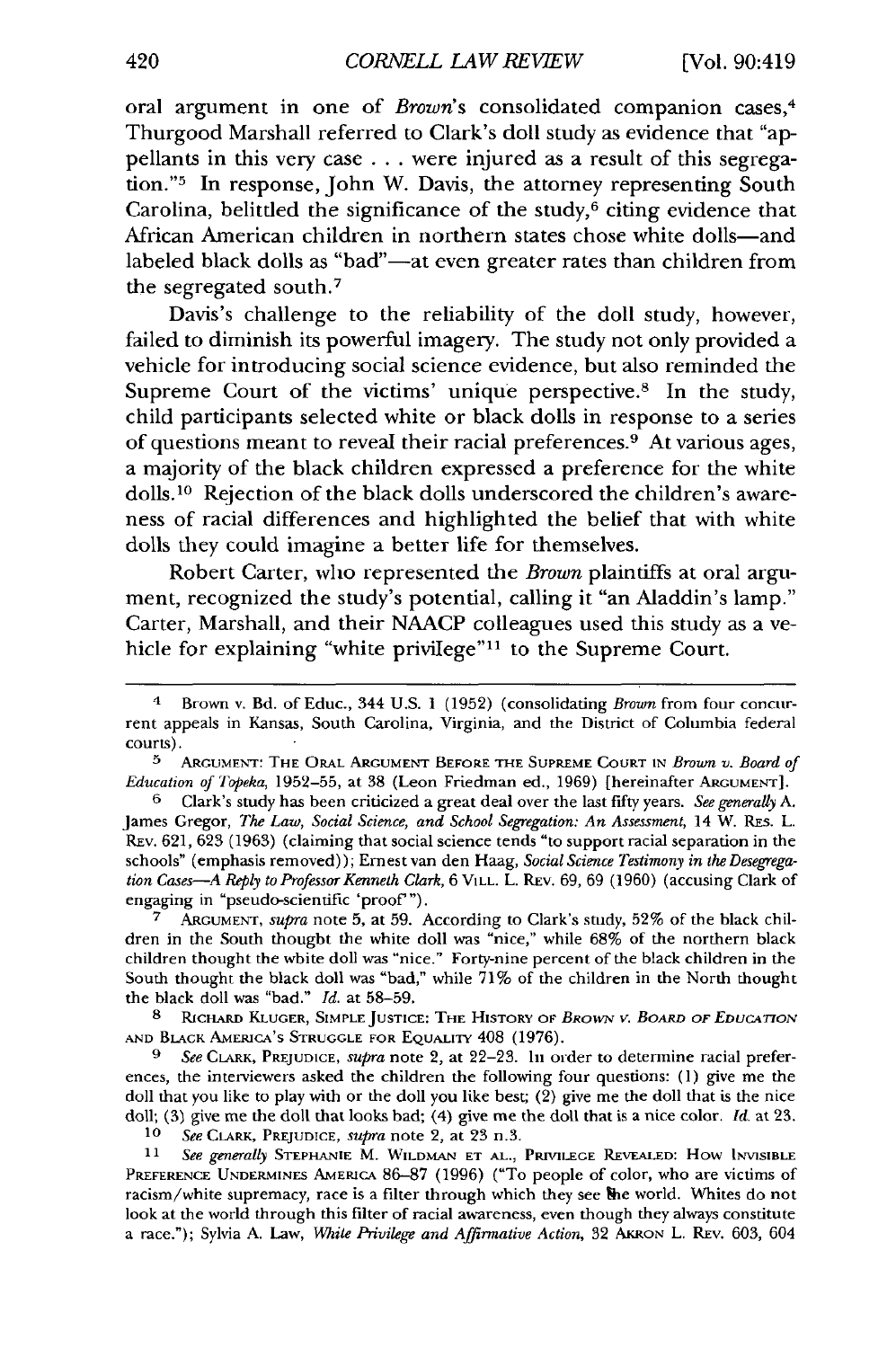The *Brown* decision brought to the forefront many of the unfulfilled constitutional vows made to prior generations. At the time of the nation's independence, the Founders extended declarations of equality to only a select few.<sup>12</sup> Nearly a century later, following the Civil War, a new constitutional promise ensured that victims of slavery would share full rights of citizenship and that racial subordination would become a thing of the past.<sup>13</sup> In *Brown*, the Court acknowledged the failure of prior generations to fulfill this promise.<sup>14</sup>

Half a century later, this Symposium invites us to assess *Brown's* aftermath and provides an opportunity to ask whether, on this third time around, our generation has kept the promise. Answers to this question should again be assessed from the same perspective as that which resonated with the Justices in *Brown*: the image of children choosing dolls. Claims of formal equality should be challenged if they conflict with the experiences of girls and boys on the playground, in their homes, and in their communities. In other words, *Brown's* legacy should be judged by asking whether victims of race discrimination now receive genuinely equal treatment.

#### **I**

THE ORIGINAL PROMISE

The promise of equality to all citizens of the United States originated with the nation's independence, when Thomas Jefferson declared that "all men are created equal."<sup>15</sup> Subsequent constitutional text, however, diluted Jefferson's words. Still, the Articles of Confederation managed to avoid explicit divisions based upon race while lacking Jefferson's egalitarian vision.<sup>16</sup> The Constitution, however, conspicuously failed to deliver a commitment to equality comparable to the promises of the Declaration of Independence.<sup>17</sup> By

**<sup>15</sup>THE DECLARATION** OF **INDEPENDENCE** para. 2 (U.S. **1776)** (emphasis added).

**16** 'While drafting the Articles of Confederation, delegates overwhelmingly rejected a motion to amend the text to insert the word "white" so that the citizenship clause of those Articles would have read: "All white freemen of every State, excluding paupers, vagabonds, and so forth, shall be citizens of the United States." *See* ANDREW **KULL,** THE COLOR-BLIND CONSTITUTION 9 (1992). **<sup>o</sup>**

<sup>(1999) (&</sup>quot;White privilege is the pervasive, structural, and generally invisible assumption that white people define a norm and Black people are 'others,' dangerous, and inferior.").

<sup>12</sup>*See infra* text accompanying notes 15-20.

**<sup>13</sup>***See infra* text accompanying notes 27-33.

**<sup>14</sup>** Brown v. Bd. of Educ., 347 U.S. 483, 490 (1954); *see* Ruth Colker, *Anti-Subordination AboveAlk Sex, Race,* and *EqualProtection,* 61 N.Y.U. L. REv. 1003, 1022 (1986) (noting "closer examination shows that the anti-subordination principle dominated the Court's analysis [in *Brown]").*

**<sup>17</sup>** *See* Paul Finkleman, *The Founders and Slavery: Little Ventured, Little Gained,* 13 YALE J.L. & HuMAN. 413, 416-17 (2001) (suggesting that the Framers insulated slavery and bypassed many opportunities to constrict it).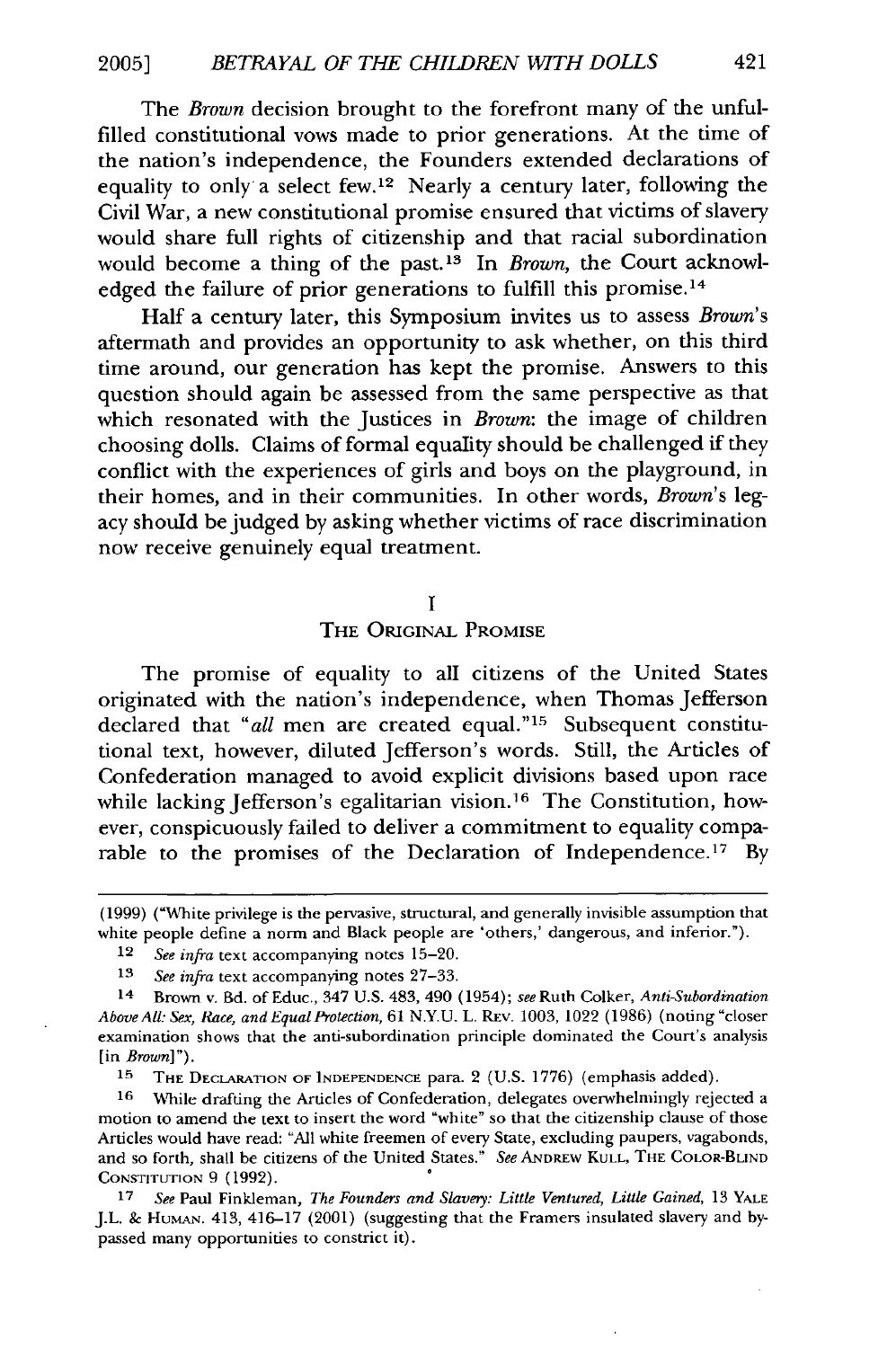counting slaves as three-fifths of a person,<sup>18</sup> southern states secured more representative power in the new government than they would have if slaves, who had no right to vote, had not been counted at all.<sup>19</sup> As predicted by Gouverneur Morris during the Constitutional Convention, slavery became the "curse of heaven."20

Decades later, when Chief Justice Taney assessed the congressional authority to prohibit slavery in United States territories in *Dred Scott v. Sandford*<sup>21</sup> he concluded that the founding generation only promised equality to those with European ancestry.<sup>22</sup> For guidance, Chief Justice Taney looked to the culture and values of the white majority.23 The Framers "considered [African Americans] as a subordinate and inferior class of beings, who had been subjugated by the dominant race, and, whether emancipated or not, yet remained subject to their authority."24 Chief Justice Taney, therefore, concluded that the Constitution embodied the racism of the founding generation. 25 Chief Justice Taney's decision in *Dred Scott* substituted his views of racial superiority for the congressional decision to end slavery in territories of the United States. <sup>26</sup>

After the Civil War, members of the Reconstruction Congress amended the Constitution-not only to abolish slavery, but also to eradicate the racist ideology that Chief Justice Taney relied upon and to offer the victims of past discrimination new constitutional protection.<sup>27</sup> Framers of the Civil War Amendments predicted the threat posed by the dominant class of European Americans towards those of African ancestry.<sup>28</sup> In an 1866 debate, Oregon Senator George Wil-

26 In fact, throughout the opinion, Chief Justice Taney labeled African Americans as an inferior class or whites as a dominant race twenty-one times. *SeeA.* Leon Higginbotham, Jr., *The Ten Precepts of American Slavery Jurisprudence: Chief Justice Roger Taney 's Defense and Justice Thurgood Marshall's Condemnation of the Precept of Black Inferiority, 17 CARDOZO L. REV.* 1695, 1703 (1996).

27 *See* Alexander Tsesis, *Furthering American Freedom: Civil Rights & the Thirteenth Amendment,* 45 B.C. L. REv. 307, 309 (2004) (discussing the racist past leading to the Reconstruction Amendments and slow ideological reform that followed).

**28** *See generally* Strauder v. West Virginia, 100 U.S. (10 Otto) 303, 306 (1879) At the time when they were incorporated into the Constitution, it required little knowledge of human nature to anticipate that those who had long been regarded as an inferior and subject race would, when suddenly raised

**<sup>18</sup> U.S. CONST.** art. I, § 2, cl. 3, amended *by* U.S. CONST. amend. XIV, § 2.

<sup>19</sup> *See* Finkleman, *supra* note 17, at 441-42 (explaining the impact of the Three-Fifths Clause on the electoral college).

<sup>20</sup> JAMES MADISON, NOTES OF DEBATES **IN** THE FEDERAL **CONVENTION** OF 1787, 411 (1966).

<sup>21</sup> 60 U.S. (19 How.) 393 (1856).

<sup>22</sup> *Id.* at 406.

**<sup>23</sup>** *Id.* at 404-05.

<sup>24</sup> *Id.*

<sup>25</sup> *See id.* at 409 ("We refer to these historical facts [of subjugation] for the purpose of showing the fixed opinions concerning that race, upon which the statesmen of that day spoke and acted.").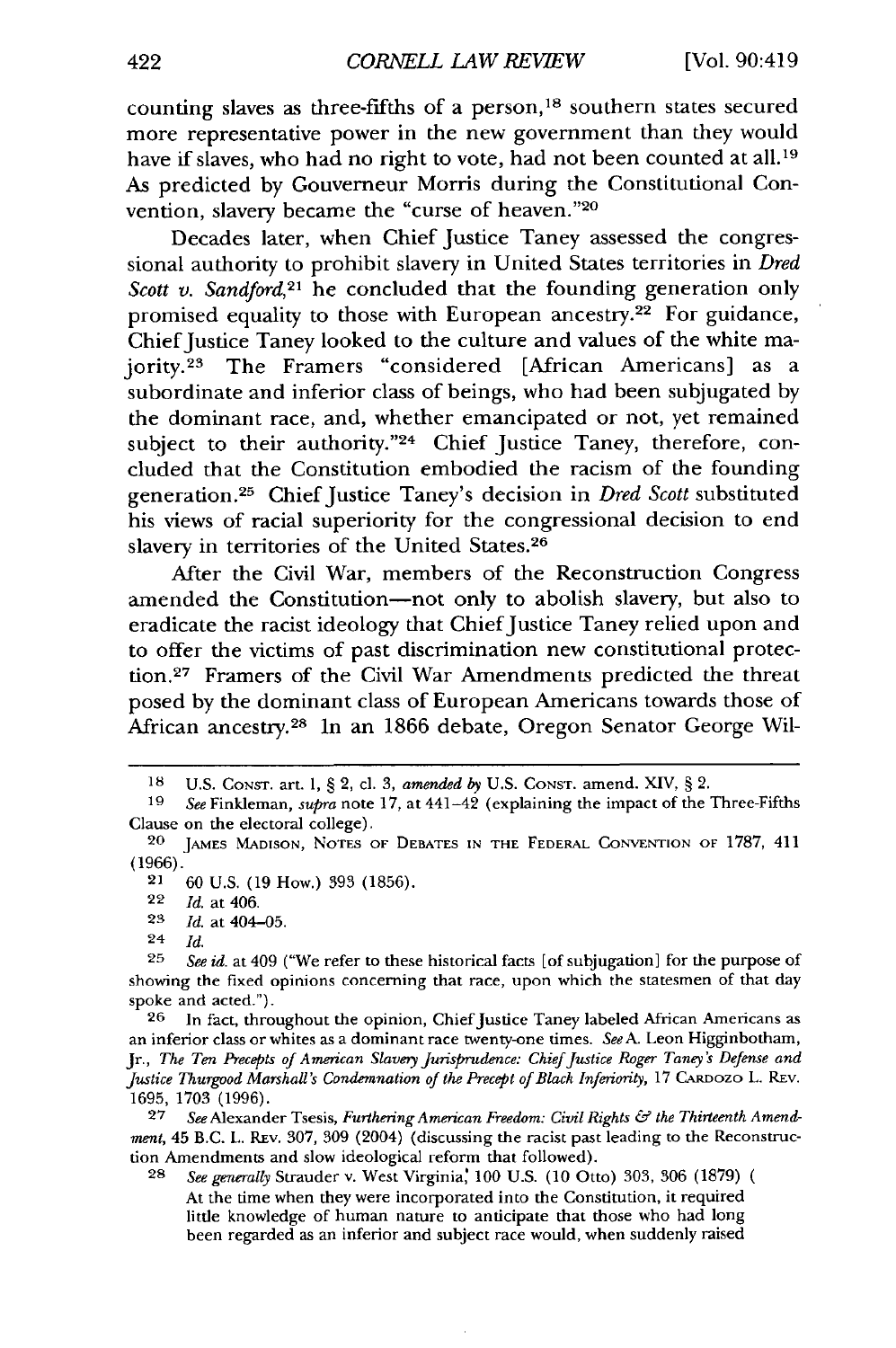liams explained that "there is a bitter and cruel prejudice against [those of African descent] everywhere, and a large minority of the people of this country to-day, if they had the power, would deprive them of all political and civil rights and reduce them to a state of abject servitude."29 Ohio Senator Benjamin Wade added that blacks suffer "under the ban of a hostile race grinding them to powder."<sup>30</sup>

In order to transform such a society, Congress sought the constitutional authority to protect the civil rights of all U.S. citizens. Congressman John Bingham, primary author of the Fourteenth Amendment,<sup>31</sup> focused on the issue of race before declaring: "The spirit, the intent, the purpose of our Constitution is to secure equal and exact justice to all men. That has not been done."<sup>32</sup> Regardless of whether the original Framers promised racial equality in the past, the Thirteenth, Fourteenth, and Fifteenth Amendments to the Constitution made that promise explicit to future generations.<sup>33</sup>

Indeed, when the Supreme Court first considered the scope of the Fourteenth Amendment, a majority of the Justices emphasized the central importance of ending racial discrimination against those who had been enslaved. In the *Slaughter-House Cases,34* Justice Miller's majority opinion noted the historical background of the Amendment, explaining that "notwithstanding the formal recognition by those [Confederate] States of the abolition of slavery, the condition of the slave race would, without further protection of the Federal government, be almost as bad as it was before."<sup>35</sup> This assessment led the Court to conclude that:

[N]o one can fail to be impressed with the one pervading purpose found in [the Civil War Amendments], lying at the foundation of each, and without which none of them would have been even suggested; we mean the freedom of the slave race, the security and firm establishment of that freedom, and the protection of the newlymade freeman and citizen from the oppressions of those who had formerly exercised unlimited dominion over him.36

to the rank of citizenship, be looked upon with jealousy and positive dislike, and that State laws might be enacted or enforced to perpetuate the distinctions that had before existed.

١.

**29** Cot;.. **GcOBE,** 39th Cong., 2d Sess. 56 (1866) (debating questions regarding voting rights in Washington, DC.).

**30** *Id.* at 63 (distinguishing the plight of African Atmericans from that of "ladies of the *land"* to whom the Senator *would* not extend voting rights).

.41 *See* Richard L. Aynes, *On MisreadingJohn* Bingham *and the Fourteenth Amendment,* **103 YALE** LJ. 57, 58 (1993).

<sup>32</sup> CONG. GLOBE, 39th Cong., 1st Sess. 157 (1866).

**S3** U.S. **CoNST.** amends. Xl1, XIV, XV.

34 Slaughter-House Cases, 83 US. (16 Wall.) 36 (1873).

**35** *Id.,* at **70.**

**<sup>36</sup>** Id. at **71.**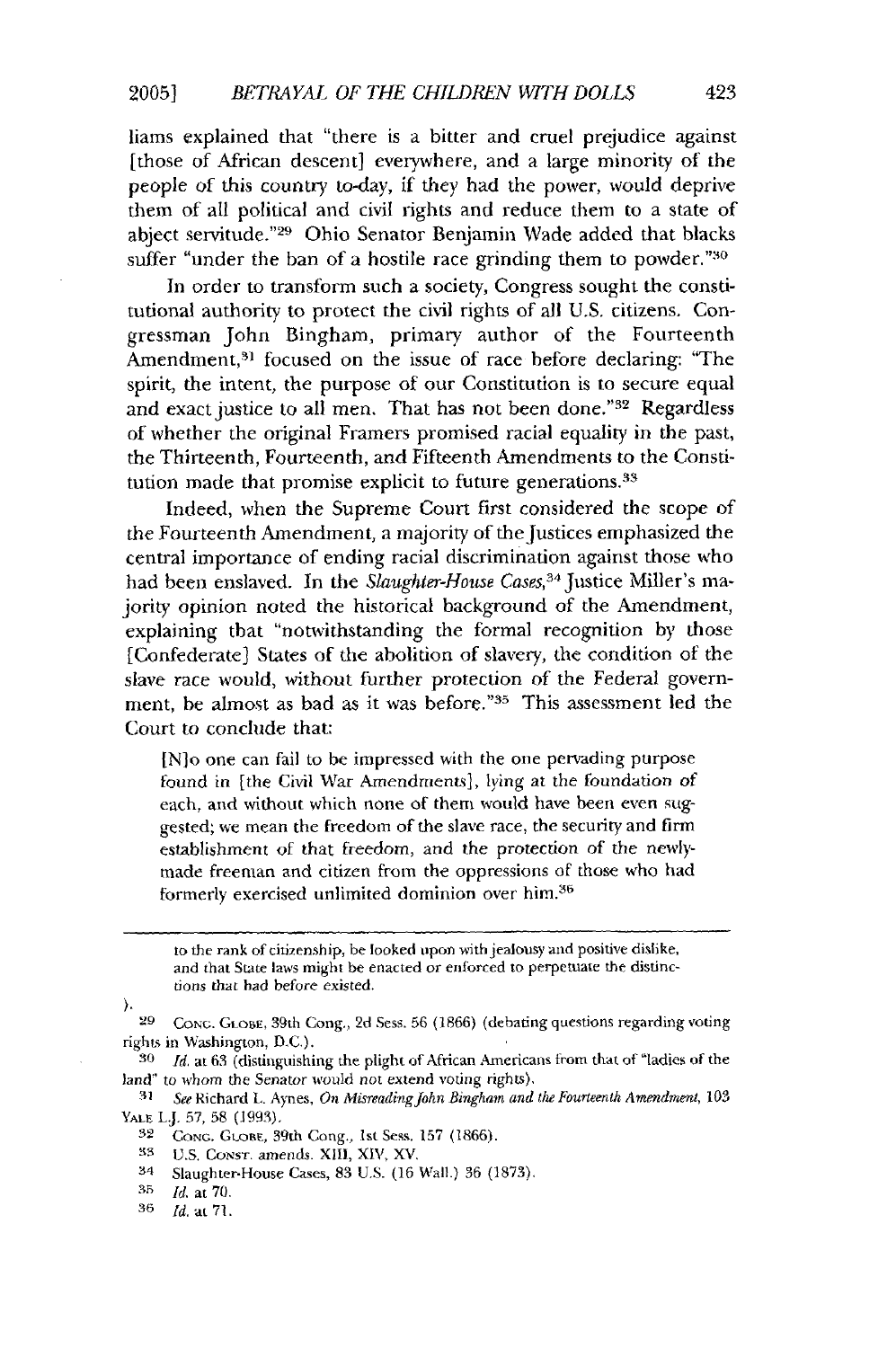In mocking Justice Miller's limited vision of federal power to protect individual rights, critics often denigrate, rather than applaud, Miller's focus on ending racial subordination.<sup>37</sup> Such criticism fails to give credit to Miller's insight that the nation could not simply turn over authority to a dominant group dedicated to racial superiority if it was effectively to reverse *Dred Scott* and all it represented.<sup>38</sup> Furthermore, eradication of racist behavior required an active agenda of protective legislation and federal enforcement.<sup>39</sup>

In *Strauder v. West Virginia,* the Supreme Court again emphasized this understanding. 40 Invalidating a state law that limited jury service to white men, the Court explained the "true spirit and meaning"41 of the Civil War Amendments:

At the time when they were incorporated into the Constitution, it required little knowledge of human nature to anticipate that those who had long been regarded as an inferior and subject race would, when suddenly raised to the rank of citizenship, be looked upon with jealousy and positive dislike .... It was in view of these considerations the Fourteenth Amendment was framed and adopted.<sup>42</sup>

42 *Id.*

**<sup>37</sup>** *See, e.g.,* CHARLES L. BLACK, JR., A NEW **BIRTH** OF **FREEDOM: HUMAN** RIGHTS, **NAMED AND UNNAMED** 76 (1997) ("[T]he *Slaughterhouse* case, in its central focus, had nothing to do with race, and the decision could therefore in no way he beneficial to black people."); 2 WILLIAM WINSLOW CROSSKEY, POLITICS **AND THE CONSTITUTION IN** THE HISTORY OF THE **UNITED STATES 1119** (1953) (noting that "[t]he first of the things the Supreme Court has done to the initial section of the Fourteenth Amendment is to make its Privileges and Immunities Clause completely nugatory and useless"); Richard L. Aynes, *Constricting the Law of Freedom: Justice* **Miller,** *the Fourteenth Amendment, and the* Slaughter-House Cases, **70** CHI.-KENT L. REV. **627, 627** (1994) (commenting on *Slaughter-House's* flawed legal conclu**sions and incorrect** judicial interpretations). **Critics routinely target** the *Slaughter-House* decision for articulating a narrow conception of the Fourteenth Amendment's Privileges and Immunities Clause and blame Justice Miller for the failure to incorporate the Bill of Rights. *See* Kevin Christopher Newsom, *Setting Incorporationism Straight: A Reinterpretation of the* Slaughter-House Cases, **109** YALE L.J. 643, **683** (2000) (arguing that the Supreme Court initially recognized the Privileges and Immunities Clause as a source for incorporating the Bill **of** Rights); Bryan H. Wildenthal, *The Lost Compromise: Reassessing the Early Understanding in Court and Congress on Incorporation of the Bill of Rights in the Fourteenth Amendment,* 61 OHIO **ST.** L.J. 1051, **1111-15** (2000) (discussing the role of *Slaughter-House* in textual incorporation). *But see* William J. Rich, *Taking "Privileges or Immunities" Seriously: A Call to Expand the Constitutional Canon,* 87 MINN. L. REv. 153, 184 (2002) (challenging these critics for their failure to recognize Justice Miller's coherent framework for Federalism).

**<sup>38</sup>** *See Slaughter-House Cases,* 83 U.S. **(16** Wall.) at 70 (noting that the States began to impose significant burdens on black Americans, such that their "freedom was of little value," highlighting the need for constitutional protection for "the unfortunate race who had suffered so much").

**<sup>39</sup>** *See* Rich, *supra* note 37, at 209 (citing Justice Miller's insight that a strong federal government is necessary to curtail threats from powerful state governments).

**<sup>40</sup>** 100 U.S. (10 Otto) 303 (1879) (holding unconstitutional a West Virginia statute that effectively denied blacks the right to serve as jurors).<br><sup>41</sup>Id. at 306.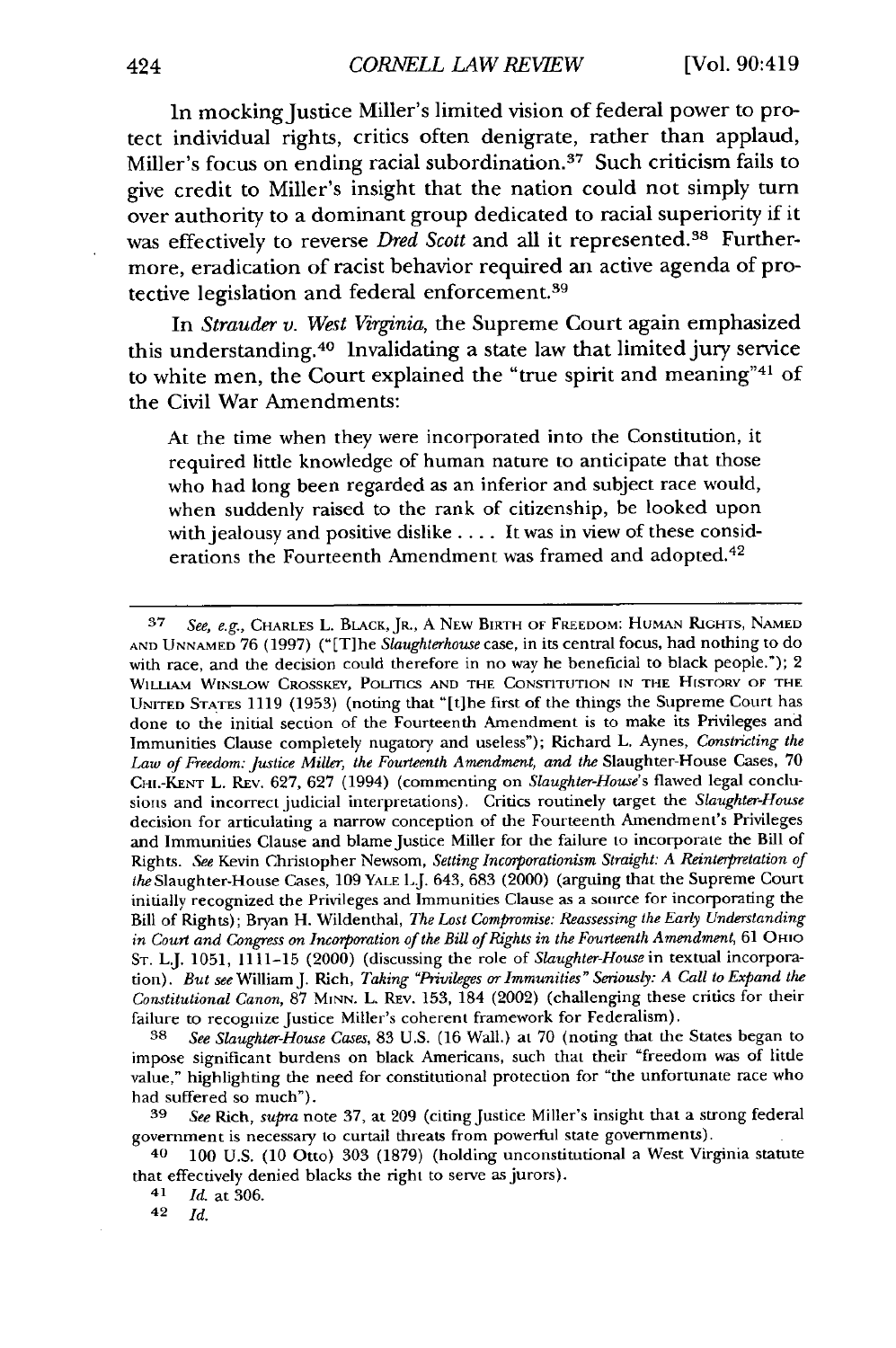The authors of the Fourteenth Amendment attempted to craft constitutional protection against such hostility through the Amendment, and the Supreme Court stated in *Strauder* that "[i]f this is the spirit and meaning of the [Fourteenth A]mendment, whether it means more or not, it is to be construed liberally, to carry out the purposes of its framers."43

In both the *Slaughter-House Cases* and *Strauder,* the Supreme Court promised the victims of slavery equality-not as viewed from the perspective of a jealous or vindictive majority, but rather as liberally construed by leaders attuued to the spirit of equality.<sup>44</sup> Critics of those opinions may challenge what appears to be the Court's limited scope of the Fourteenth Amendment.45 In making that challenge, however, critics should not discount the constitutional promises contemporaneously construed by the Supreme Court. In terms consistent with the theme of this Article, the Court's initial interpretations confirmed that equality should be measured based upon the experiences of those who have suffered from past discrimination rather than being dictated by the views of an oppressive majority.

#### II

#### BREAKING THE PROMISE

Less than a decade after promulgating the Fourteenth Amendment, the federal government broke its commitment to former slaves and their progeny.<sup>46</sup> Through the Compromise of 1877, Republicans gained the presidency by promising to end Reconstruction. As a result, they traded away ongoing supervision of race relations in the southern states.<sup>47</sup> Supreme Court Justice Joseph Bradley cast the de-

46 *See* RICHARD WORMSER, THE RISE AND FALL OF JIM CRow 32-33 (2003).

<sup>43</sup> **Id.** at 307.

<sup>44</sup>*Id.* at 306 (stating that the Fourteenth Amendment "was designed to assure to the colored race the enjoyment of all the civil rights that under the law are enjoyed by white persons, and to give to that race the protection of the general government, in that enjoyment, whenever it should be denied by the States").

<sup>45</sup>In *Slaughter-House,* the Supreme Court expressed doubt that "any action of a State not directed by way of discrimination against the negroes as a class, or on account of their race, will ever be held to come within the purview of [section five of the Fourteenth Amendment]." Slaughter-House Cases, 83 U.S. (16 Wall.) 36, 81 (1873); see BLACK, *supra* note 37, at 6 (claiming that the Supreme Court "clobbered" the Fourteenth Amendment Privileges and Immunities Clause); Aynes, *supra* note 37, at 686 (arguing thatJustice Miller was "hostile" toward the intended meaning of the Fourteenth Amendment); *see also* David S. Bogen, *The Slaughter-House Five: Views of the Case,* 55 HASTINGS L.J. 333 (2003) (summarizing and rejecting alternative critiques of the Supreme Court opinion in *Slaughter-House* and defending a narrower interpretation). Strauderrepeatcd that assertion. 100 U.S. (10 Otto) at 307.

<sup>47</sup>*See id.* at 32; *see also* BERNARD GROFMAN **El1** AL., MiNORIY REPRESENTATION AND THE **QUEST** FOR VOTING EQUALITY 7 (1992) (indicating that the Compromise of 1877 also marked the beginning of the systematic exclusion of black voters from the southern electorate).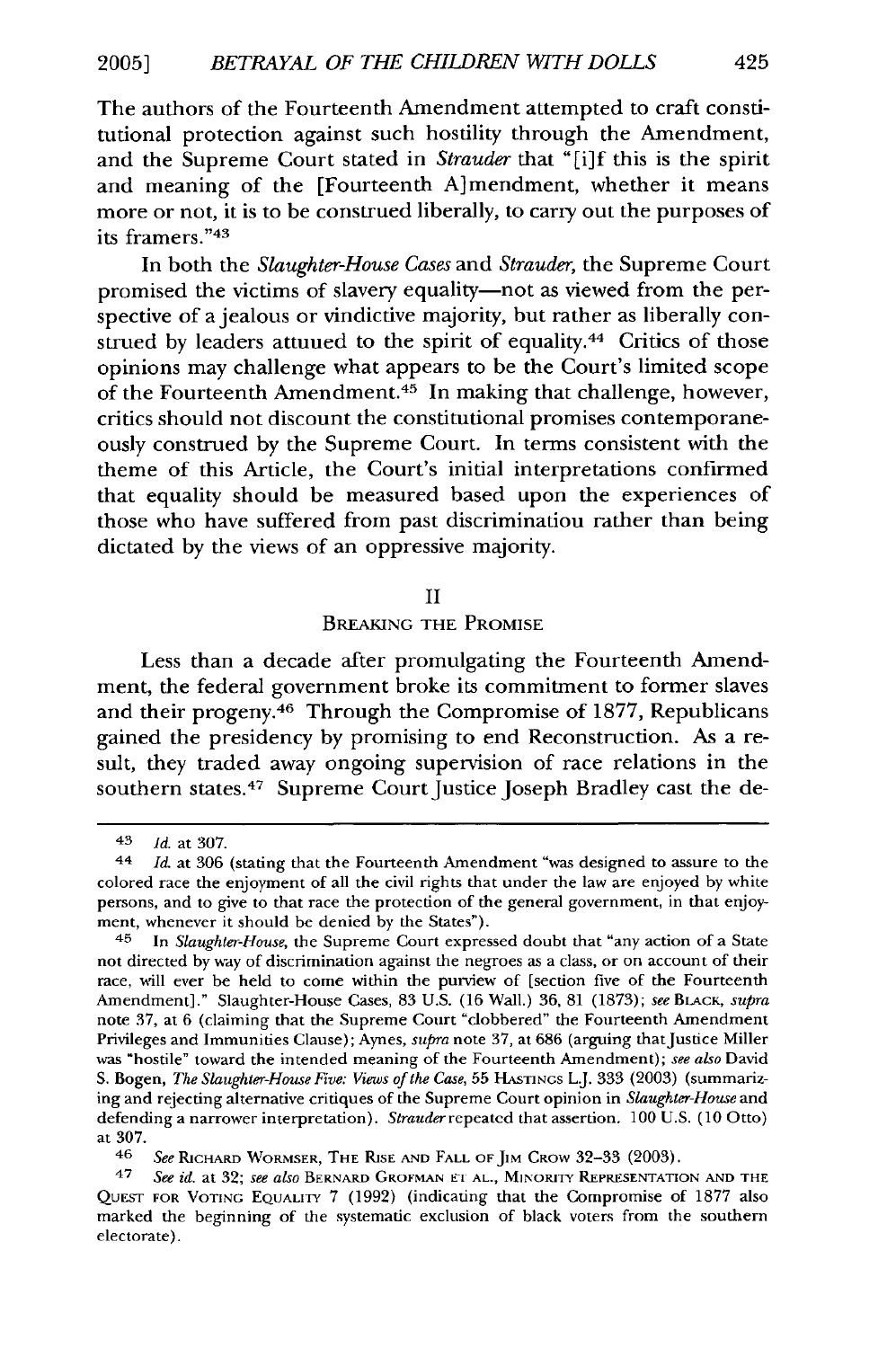ciding vote to sanctify the agreement. 48 In addition, Justice Bradley wrote the 1883 opinion that limited congressional authority to address private acts of race discrimination. 49 That same year, in *Pace v. Alabama,50* the Court unanimously upheld laws imposing criminal punishment on interracial marriage, explaining that "punishment of each offending person, whether white or black, is the same" and therefore valid under the Equal Protection Clause.51 With these opinions, the Court abandoned its resolve to protect former slaves from a domineering majority. Assessing these decisions, even children would have perceived the gap between the formal equality of the law and their experiences of inequality.

In *Plessy v. Ferguson,52* the Supreme Court broadened the premise accepted in *Pace,* upholding racial segregation and embedding the doctrine of "equal but separate" into constitutional jurisprudence.<sup>53</sup> According to the Court's opinion, authored by Justice Brown, Homer Plessy possessed an indiscernible "mixture of colored blood"<sup>54</sup> and under Louisiana law he could only ride in railway passenger cars to which, by race, he "belonged."55 Upholding that law, the Court rejected the argument that "social prejudices may be overcome by legislation,"<sup>56</sup> and deferred "to the established usages, customs and traditions of the people, and with a view to the promotion of their comfort, and the preservation of the public peace and good order."57 The Court acknowledged the issues of racial dominance and inferiority,<sup>58</sup> concluding that "[i]f the civil and political rights of both races be equal[,] one cannot be inferior to the other civilly or politically. If one race be inferior to the other socially, the Constitution of the United States cannot put them upon the same plane."59

**59** *Id.* at 551-52.

<sup>&</sup>lt;sup>48</sup> Justice Bradley cast the deciding vote as part of the commission certifying the 1876 presidential election of Rutherford B. Hayes. *See* THE **SUPREME COURT JUSTICES:** A Bio-GRAPHiCAL DICTIONARY 33 (Melvin I. Urofsky ed., 1994).

<sup>49</sup> The Civil Rights Cases, 109 U.S. 3 (1883).

**<sup>50</sup>** 106 U.S. 583 (1883).

<sup>51</sup> Id. at 585.

**<sup>52</sup>** 163 U.S. 537 (1896).

**<sup>53</sup>** *Id.* at 540. Six years earlier, the Supreme Court upheld a Mississippi statute requiring "equal, but separate, accommodations for the white and colored races" as applied solely to intrastate railroad transportation. Louisville, N.O. & Tex. Ry. Co. v. Mississippi, 133 U.S. 587, 588 (1890). Justices Harlan and Bradley dissented on grounds that the statute regulated commerce among the states. *Id.* at 595 (Harlan, J., dissenting).

<sup>54</sup> *Plessy,* 163 U.S. at 541.

**<sup>55</sup>** *Id.*

**<sup>56</sup>** *Id.* at 551.

**<sup>57</sup>***Id.* at 550.

**<sup>58</sup>** *Id.* at 551.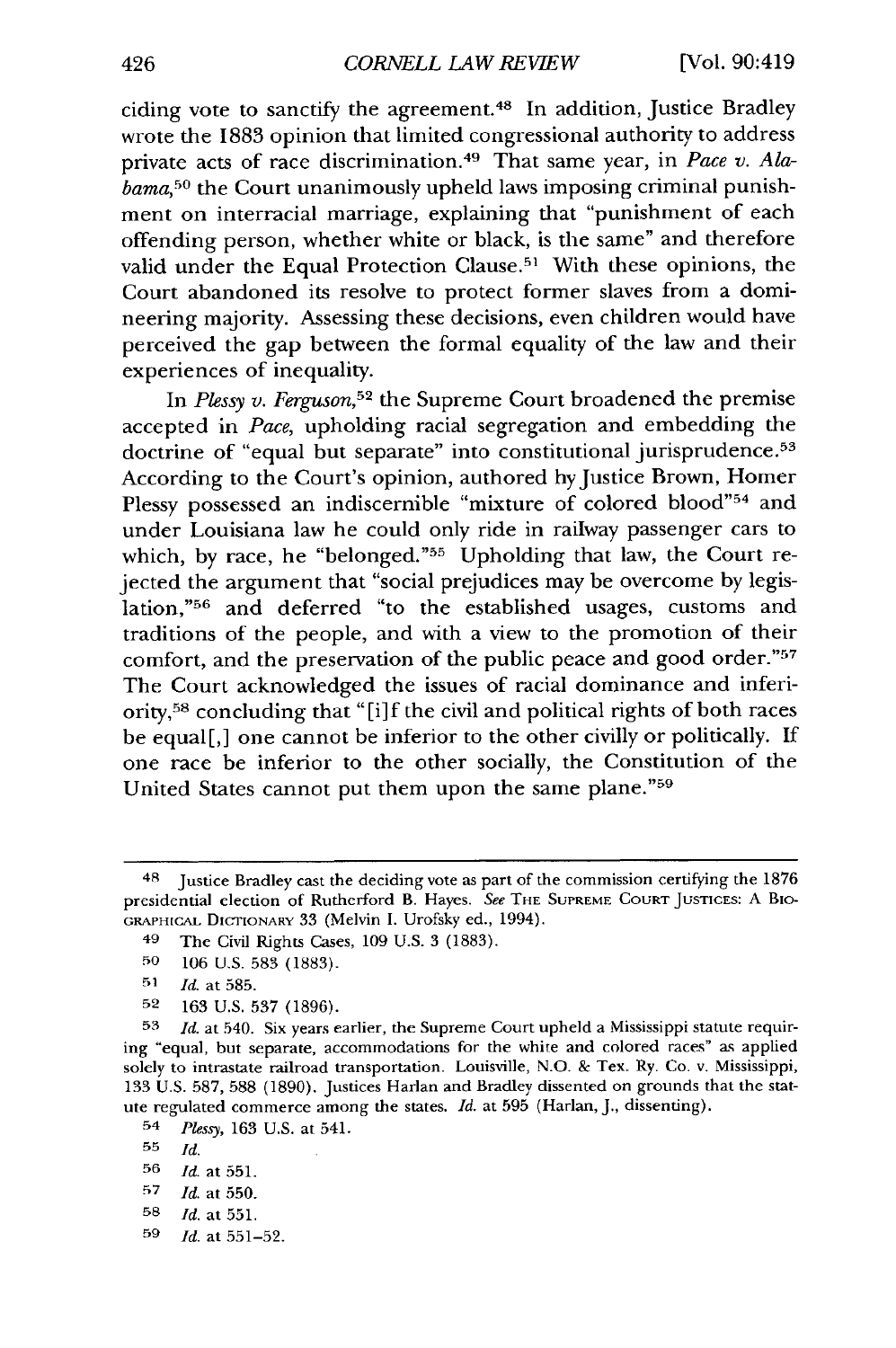In dissent, Justice Harlan accepted the racist assumptions of the Court, 60 but also wrote with candor about the real purpose of the Louisiana law: acting "under the guise of giving equal accommodation for whites and blacks,"<sup>61</sup> the state placed "the brand of servitude and degradation upon a large class of our fellow-citizens, our equals before the law."<sup>62</sup> Justice Harlan thus exposed the reality underlying the majority's myth of equal treatment.

Justice Harlan also recognized the echoes of *Dred Scott* in the majority's treatment of Homer Plessy.<sup>63</sup> The Supreme Court opinions of *Plessy* and *Dred Scott* share the assumption that courts must reify the views of racial superiority held by the dominant majority.64 According to those views, the Constitution embodies the Framers' racist assumptions, embracing slavery in 1787 and segregated schools and facilities in 1868.65

The *Plessy* decision represents a broad pattern of collective racial subordination.<sup>66</sup> Additional illustrations exist in the context of public schools, voting booths, and courtrooms. In all three, the government has primary responsibility for protecting and promoting rights of citizenship; yet, in all three, Supreme Court decisions helped cement a structure of white dominance.<sup>67</sup>

In the field of education, segregation also meant inferior treatment. Just three years after *Plessy,* the Supreme Court indicated that equal did not really mean "equal;" Justice Harlan's opinion for a unanimous Court held that "education of people in schools maintained by state taxation is a matter belonging to the respective states."<sup>68</sup> Based on its concern with federal "interference," the Court denied injunctive relief when the county "temporarily and for economic reasons" suspended the only available high school for African-

*'-' See Plessy,* 163 U.S. at 544.

**66** *See, e.g.,* Simeon C.R. McIntosh, *Reading* Dred Scott, Plessy, *and* Brown: *Toward a Constitutional Hermeneutics,* 38 How. L.J. 53, 70 (1994) *("Plessy,* like *Dred Scott,* was a case about defining the political community, [the black] collective identity, and the role of the Court in that process.").

*<sup>60</sup> See id.* at 559 (Harlan, J., dissenting) ("The white race deems itself to be the dominant race in this country. And so it is, in prestige, in achievements, in education, in wealth and in power.").

**<sup>61</sup>** *Id.* at 557.

**<sup>62</sup>** *Id.* at 562.

**<sup>63</sup>** *Id.* at 559 (noting that "the judgment this day rendered will, in time, prove to **be** quite as pernicious as the decision made by this tribunal in the *Dred Scott* case").

<sup>64</sup> *See, e.g.,* R.A. Lenhardt, *Understanding the Mark: Race, Stigma, and Equality in Context,* 79 N.Y.U. L. Rev. 803, 864-78 (2004) (analyzing the role of racial stigma in Supreme Court jurisprudence).

**<sup>67</sup>** *See infra* Part IV.

**<sup>68</sup>** Cumming v. Richmond County Bd. of Educ., 175 U.S. 528, 545 (1899).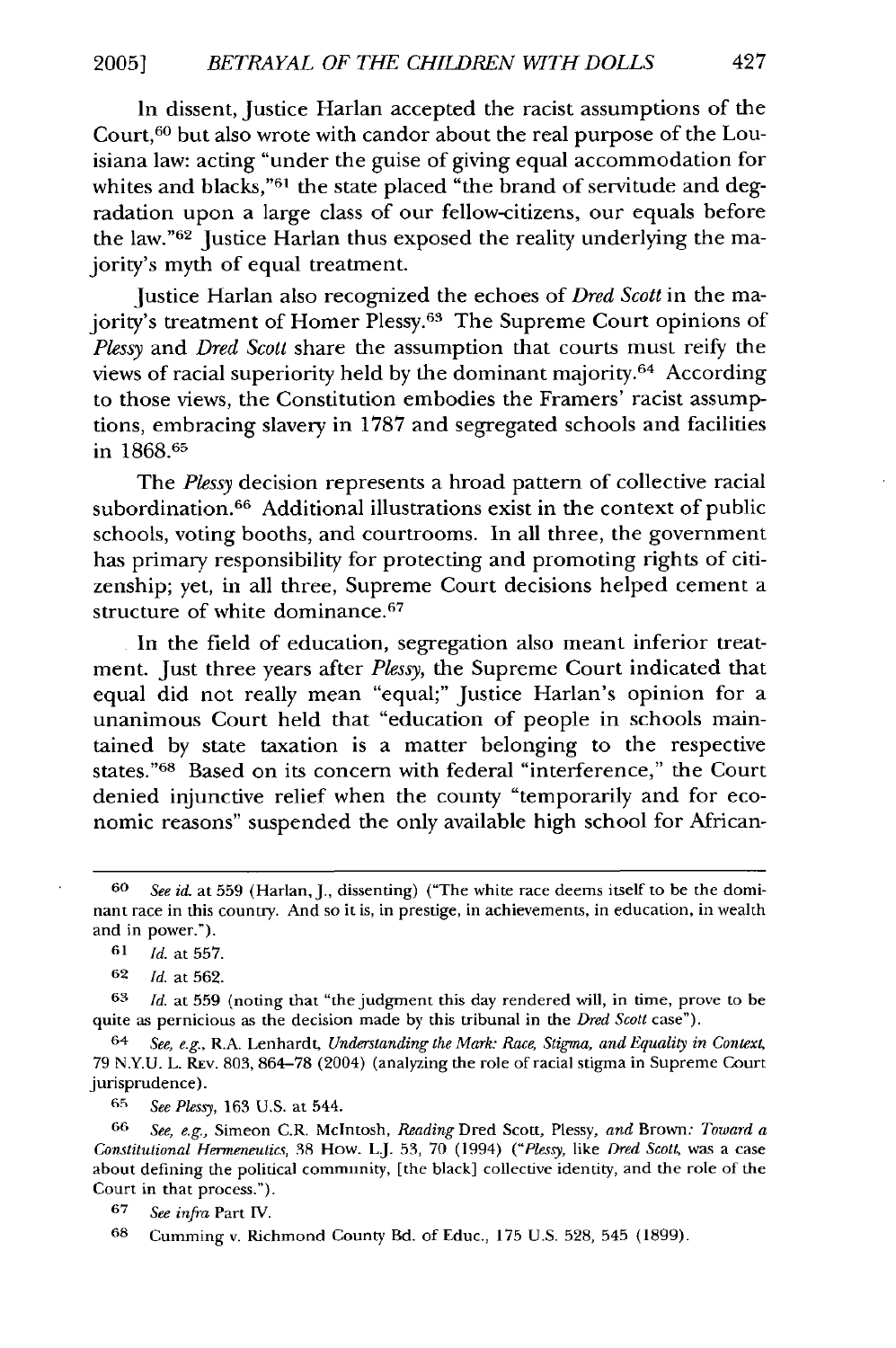American children. 69 In the subsequent *Berea College* case, 70 ostensibly deferring only to the state authority to regulate corporations, the Court effectively closed the door to private higher education for racial minorities by allowing states to prohibit colleges from simultaneously teaching persons of different races.<sup>71</sup> The Supreme Court became even more explicit in *Gong Lum v. Rice*,<sup>72</sup> upholding the right of states to bar "pure whites" from attending school with "the brown, yellow and black races."73

Congress explicitly protected voting rights with the enactment of the Fifteenth Amendment,<sup>74</sup> and African Americans voted in large numbers in the years immediately following the Civil War.75 After a brief period of significant participation, however, whites engaged in a concerted campaign of violence, fraud, and alternative disenfranchisement schemes that systematically excluded blacks from the southern electorate.<sup>76</sup> In the fifteen years following the Compromise of 1877, the number of southern black voters dwindled by a half.77

In *Williams v. Mississippi,* the Supreme Court officially endorsed various devices used to block black voters.78 At that time, the Mississippi constitution limited voters based upon payment of taxes, criminal history, and a discretionary test of literacy, which required voters to be able to understand or interpret a designated section of the state constitution. 79 An administrative officer had final authority to reject or register "whomsoever he [chose]."80 Williams's attorney described these provisions as a "scheme . . . to abridge the suffrage of the colored electors in the State of Mississippi,"<sup>81</sup> but the Supreme Court unanimously upheld the law, noting that its reach included "weak and vicious white men as well as weak and vicious black men."82

Finally, even in the courtroom, the Supreme Court's initial protective stance in *Strauder* gave way to barriers, assuring that few, if any, minorities would serve on juries. In *Williams,* described above, Mississippi's statutory scheme permitted jury selection from a pool of "quali-

*75 See* **GROFMAN ET AL.,** *supra* note 47, at 5 (noting that in **1868,** more than **700,000** blacks were registered to vote and a number held public offices).

**76** *See id.* at 6-10.

**77** *Id.* at 7.

- **81** *Id.* at 214.
- **82** *Id.* at 222.

**<sup>69</sup>** *Id.*

**<sup>70</sup>** Berea College v. Kentucky, 211 **U.S.** 45 **(1908).**

**<sup>71</sup>** *Id.* at **58.**

**<sup>72 275</sup> U.S. 78 (1927).**

*<sup>73</sup> Id.* at **82.**

<sup>74</sup> **U.S.** CONST. amend. XV.

**<sup>78</sup>** 170 U.S. 213 (1898).

**<sup>79</sup>** *Id.* at 220-21.

**<sup>80</sup>** *Id.* at 221.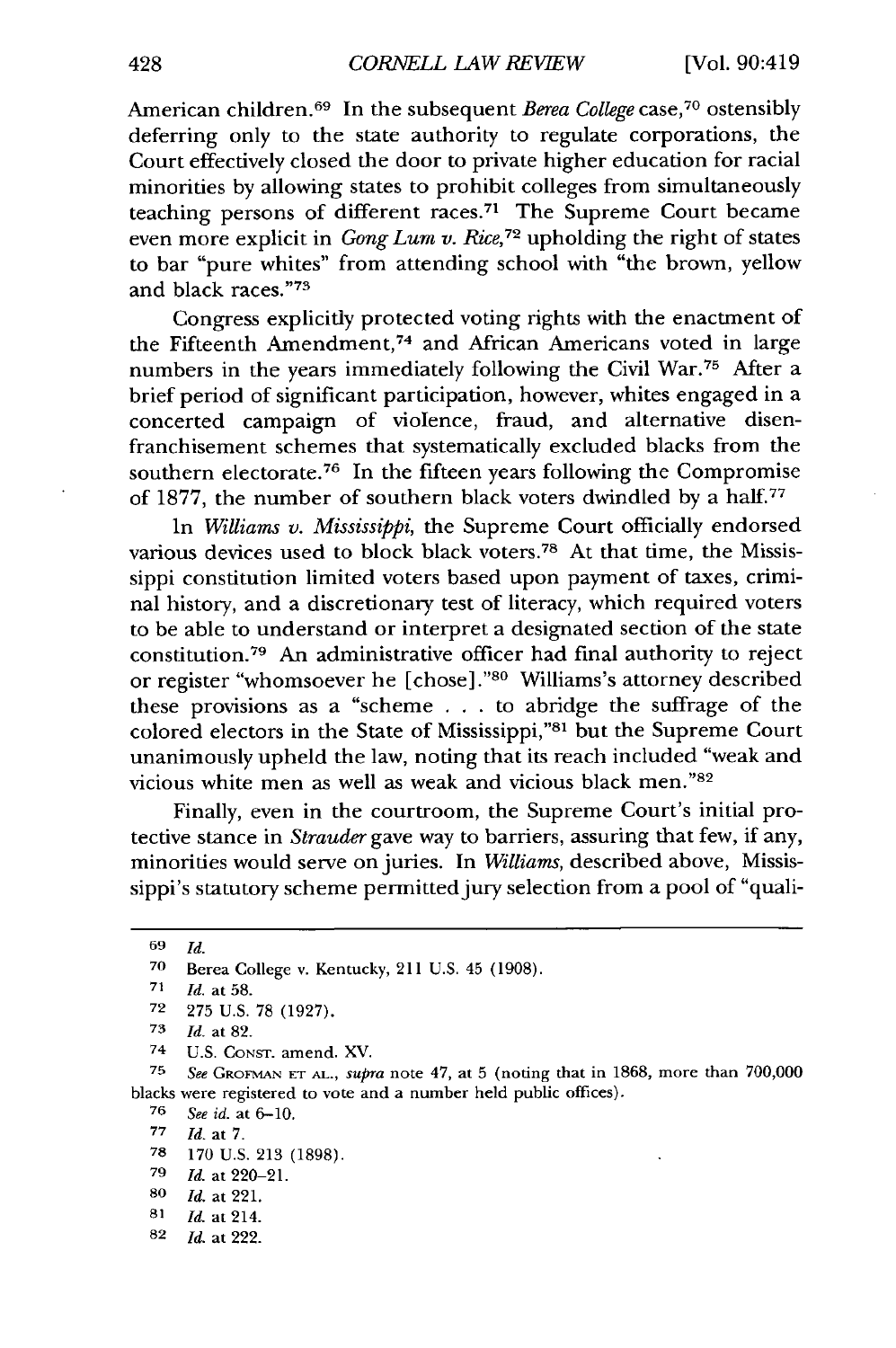fied" electors, which essentially prohibited African Americans from serving.<sup>83</sup>

Supreme Court decisions of the era that resulted in white domination of education,  $84$  voting,  $85$  and the criminal justice system  $86$  can be explained in terms of a prejudiced conception of "equality." In these cases, the Court justified its decision by reasoning that the laws at issue applied equally to each race. Whites could not attend school (or, for that matter, eat, sleep, or drink from a fountain) with blacks any more than blacks could attend white schools.<sup>87</sup> Literacy tests and morality qualifications for voters ostensibly applied with the same force to every race, just as both prosecutors and defense counsel were free to use peremptory challenges in any manner they chose.<sup>88</sup>

Even the children in segregated areas recognized that these practices conflicted with a sense of fairness and equality. Children living in communities with segregated school systems knew the difference between the "good" schools and "bad" schools, as much as they knew how to distinguish "nice" and "bad" dolls.<sup>89</sup> For instance, in Topeka, Linda Brown had to walk a mile in order to attend the Monroe School when she lived just three and a half blocks from the Sumner School, a school for white children;<sup>90</sup> in a Kansas winter those extra blocks must have seemed long and cold. Children in Mississippi knew that no African American would be elected to public office even where blacks made up a majority of the potential electorate.<sup>91</sup> They would also realize that only whites would be selected to serve on a jury. The Supreme Court's judicial rationalizations and disingenuous arguments that the laws applied equally bore no relationship to the reality experienced by black children at the time.

#### III

#### RESTORING THE PROMISE

The separate but equal doctrine embodied many myths of racial equality. Indeed, in order to fully comprehend the fundamental flaws in the doctrine, consider the image of children playing with dolls, for

*<sup>83</sup> Id.* at 214.

<sup>84</sup> *See, e.g.,* Gong Lum v. Rice, 275 U.S. 78 (1927); Berea College v. Kentucky, 211 U.S. 45 (1908); Cumming v. Richmond County Bd. of Educ., 175 U.S. 528 (1899).

**<sup>85</sup>** *See, e.g.,* Williams v. Mississippi, 170 U.S. 213 (1898).

**<sup>86</sup>** *See, e.g., id.*

**<sup>87</sup>** *See* KLuGER, *supra* note 8, at 88.

**<sup>88</sup>** *See, e.g., Williams,* 170 U.S. at 223.

**<sup>89</sup>** *See supra* text accompanying note 9-10.

**<sup>90</sup>** *See* KLUGER, *supra* note 8, at 408.

**<sup>91</sup>** *See* United States v. Mississippi, 380 U.S. 128, 131-32 (1965) (noting that, although in 1890 blacks made up a majority of qualified voters in Mississippi, various barriers designed to keep blacks from voting "worked so well" that by 1954 "only about 5% of the Negroes of voting age in Mississippi were registered").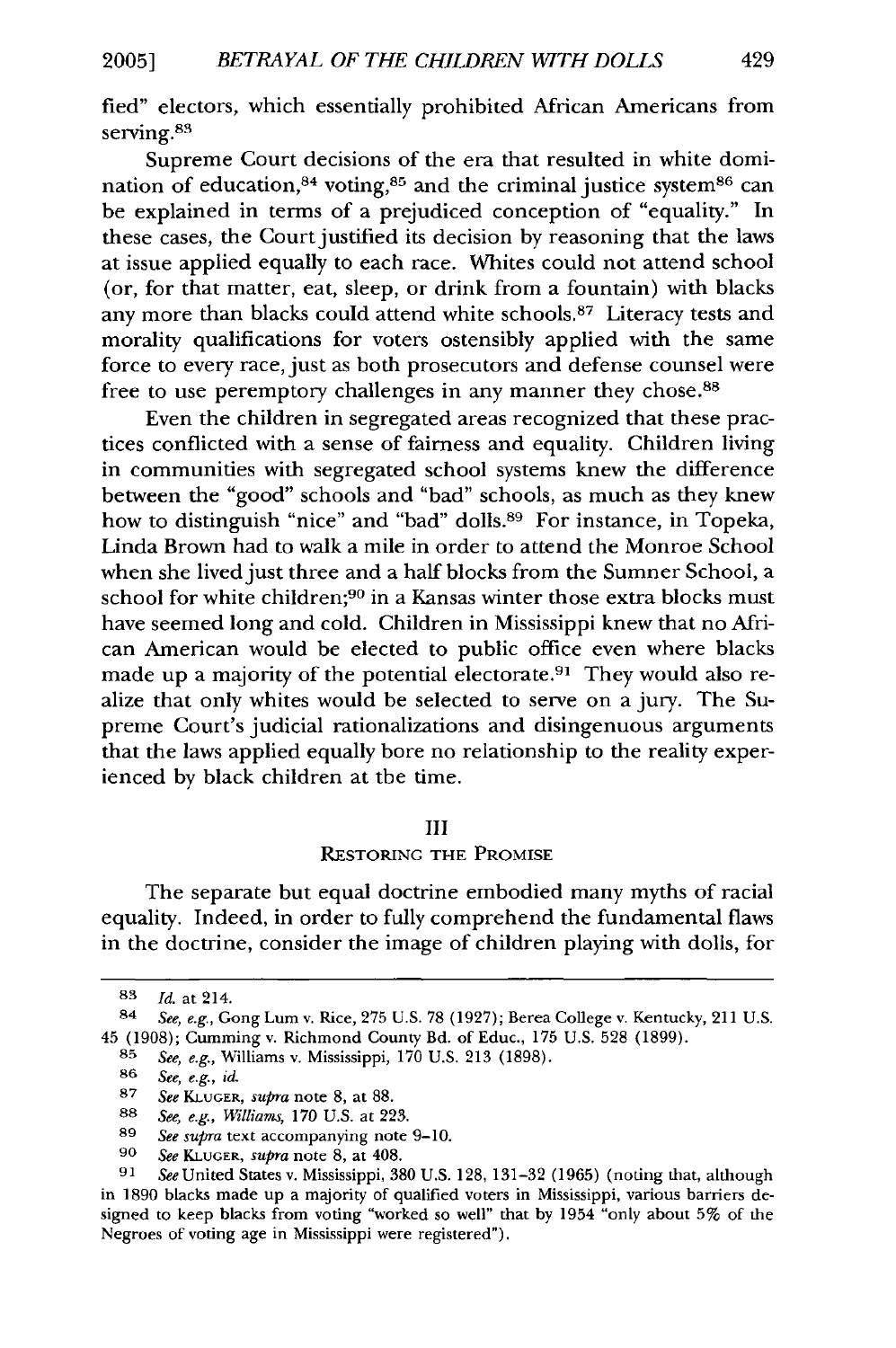whom the damaging effects were painfully clear. The *Brown* Court attempted to restore the promise made to these children decades earlier; instead of looking at the case as a test of the Framers' original intent, $92$  the majority relied upon the reality of the racial dominance reflected in the choices made by those little boys and girls.<sup>93</sup>

Under Chief Justice Earl Warren, the Court took an "activist" role, 94 deviating from precedent and rejecting the equality myths.95 The Court recognized that generations of enforced school segregation could not be corrected through passive reliance on "neighborhood schools" or alternative schemes designed to perpetuate racial identification.<sup>96</sup> Instead, the Court called for desegregation "root and branch,"<sup>97</sup> and authorized broad remedial authority to carry out that pledge. <sup>98</sup>

The new commitment recognized in *Brown* also found its way into the voting booth and the courtroom. Through a combination of constitutional amendment<sup>99</sup> and judicial decree,<sup>100</sup> poll taxes became a thing of the past. Likewise, "interpretation tests" were seen for their true purpose: "not [as] a test but a trap."<sup>101</sup> Eventually, the Court also upheld the congressional authority to end the use of literacy tests.<sup>102</sup>

**96** *See, e.g., Green,* 391 U.S. at 441 (explaining that the county's "freedom of choice" plan was insufficient to dismantle a segregated school system because no white child had ever enrolled in the predominantly black schools).

*100 See* Harper v. Virginia Bd. of Elections, 383 U.S. 663 (1966) (invalidating state poll tax).

**101** Louisiana v. United States, **380** U.S. 145, 153 (1965); *see also id.* at 148 (noting that from 1921 until 1944, the percentage of registered black voters never exceeded one percent); United States v. Mississippi, 380 U.S. 128, 132-33, 137-38 (1965) (striking Mississippi tests for "understanding of the duties and obligations of citizenship" and demonstrating "good moral character").

102 *See* Katzenbach v. Morgan, 384 U.S. 641, 658 (1966) (upholding congressional prohibition of literacy tests as applied to New York City residents from Puerto Rico); South Carolina v. Katzenbach, 383 U.S. 301, 308 (1966) (upholding the Voting Rights Act of 1965, which suspended state literacy and other voting tests); *see also* Gaston County v. United States, 395 U.S. 285, 293 (1969) (striking literacy tests that had "the effect of deny-

**<sup>92</sup>** Spe Brown v. Bd, of Educ., 347 U.S. 483, 489 (concluding that arguments about the Framers' original intent behind the adoption of the Fourteenth Amendment were "inconclusive").

**<sup>93</sup>** *Id.* at 494 n.l1 (citing sociological and psychological evidence introduced by the petitioners displaying the detrimental effects of racial segregation).

<sup>94</sup>*See* Swann v. Charlotte-Mecklenberg Bd. of Educ., 402 U.S. 1, 15 (1971) (discussing the need for equitable remedies for state-imposed segregation); Green v. County Sch. Bd., 391 U.S. 430, 438-42 (1968) (stating that the county "freedom of choice" plan did not adequately desegregate and failed to create educational equality),

**<sup>95</sup>** *See Brown,* 347 U.S. at 492 (noting that the Court must consider the effect of segregation on public education itself, not just the "tangible factors" like "buildings, curricula, qualifications and salaries of teachers").

**<sup>97</sup>** *See id.* at 438.

**<sup>98</sup>** *See* Swann, 402 U.S. at 15.

**<sup>99</sup>** U.S. CONST. amend. XXIV (barring "any poll tax or other tax" as a prerequisite to voting in federal elections).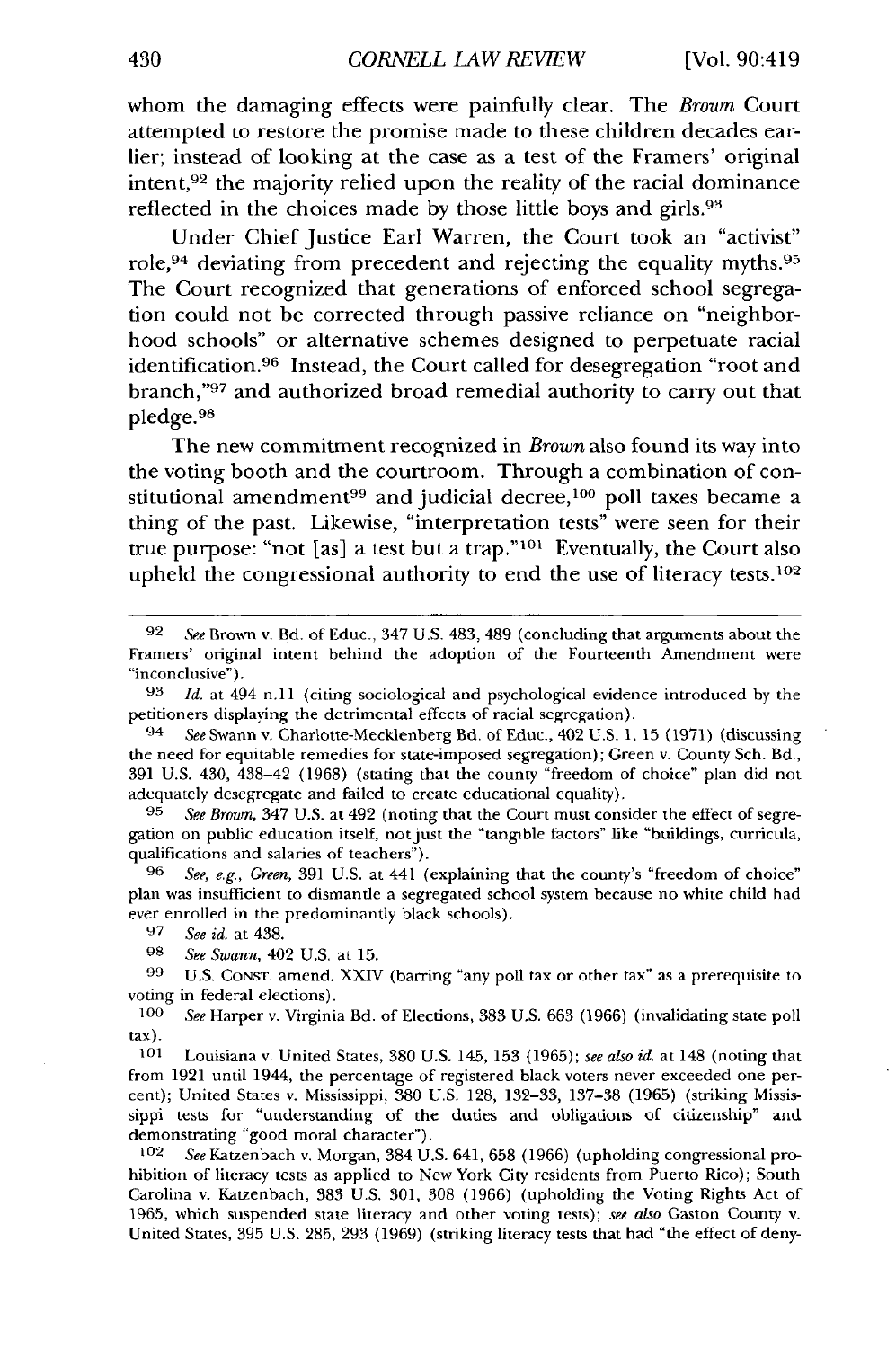As the breadth of topics in this Symposium clearly indicates, the precedential value of *Brown* extended far beyond the classroom. The Warren Court recognized the need for substantive support to effectuate otherwise dormant legal abstractions.<sup>103</sup> Prior to *Brown*, criminal defendants were ostensibly guaranteed the "right to counsel" and the "privilege against self-incrimination," yet these guarantees were meaningless in light of the systemic reality. The Supreme Court finally infused these abstractions with substance when it ordered states to provide counsel<sup>104</sup> and to inform defendants of their rights.<sup>105</sup> Similarly, a broader perspective of *Brown* recognizes the importance of "fundamental fairness" for those who live with the consequences of unjust government action. *Brown* represented a new promise and a broad commitment to tear down the facade and to produce genuine equality for all persons living in the United States.

#### IV

#### RESURRECTING PLESSY *AND* DRED **SCOTT**

Fifty years after the *Brown* decision, it is time to assess whether we have been faithful to that promise. The long tenure of Chief Justice William Rehnquist represents a jurisprudential era of colorblind equality. In Chief Justice Rehnquist's view, judicial intervention should be sharply limited to those cases in which specific and intentional racial discrimination by government officials can be tied to attendance at a particular school.<sup>106</sup> He dissented when other Justices ruled that intentional segregation in a significant portion of a school system gave rise to a presumption that a district should be subject to system-wide remedies.<sup>107</sup> Chief Justice Rehnquist's efforts to narrow the scope of judicial intervention and to emphasize colorblind decisionmaking eventually led to the withdrawal of judicial support for eliminating the effects of segregation.<sup>108</sup>

ing the right to vote on account of race or color because the State **...**has maintained separate and inferior schools" (internal quotation omitted)).

**<sup>103</sup>**GERALD **KURLAND,** THE **SUPREME COURT UNDER** WARREN 3 **(D.** Steve Rahmas ed., 1973) ("Under Warren, the Supreme Court adopted a policy of judicial activism which stressed the responsibility of the Court to see that the Constitutional guarantees of the Bill of Rights were made binding upon both state and federal governments.").

**<sup>104</sup>** See Gideon v. Wainwright, 372 U.S. 335, 344-45 (1963) (recognizing the right to counsel for criminal defendants).

**<sup>105</sup>** See Miranda v. Arizona, 384 U.S. 436, 498-99 (1966) (ruling that the police must inform suspects of their rights to remain silent and to be represented by counsel).

**<sup>106</sup>** See Keyes v. Sch. Dist. No. 1, 413 U.S. 189, 254-55 (1973) (Rehnquist, J., dissenting).

**<sup>107</sup>** See id. at 257-58.

**<sup>108</sup>** See Bd. of Educ. v. Dowell, 498 U.S. 237, 250 (1991) (holding that courts should eliminate "vestiges of past discrimination **...** to the extent practicable"). The Chief Justice also noted that residential segregation resulted from private decisionmaking and econom-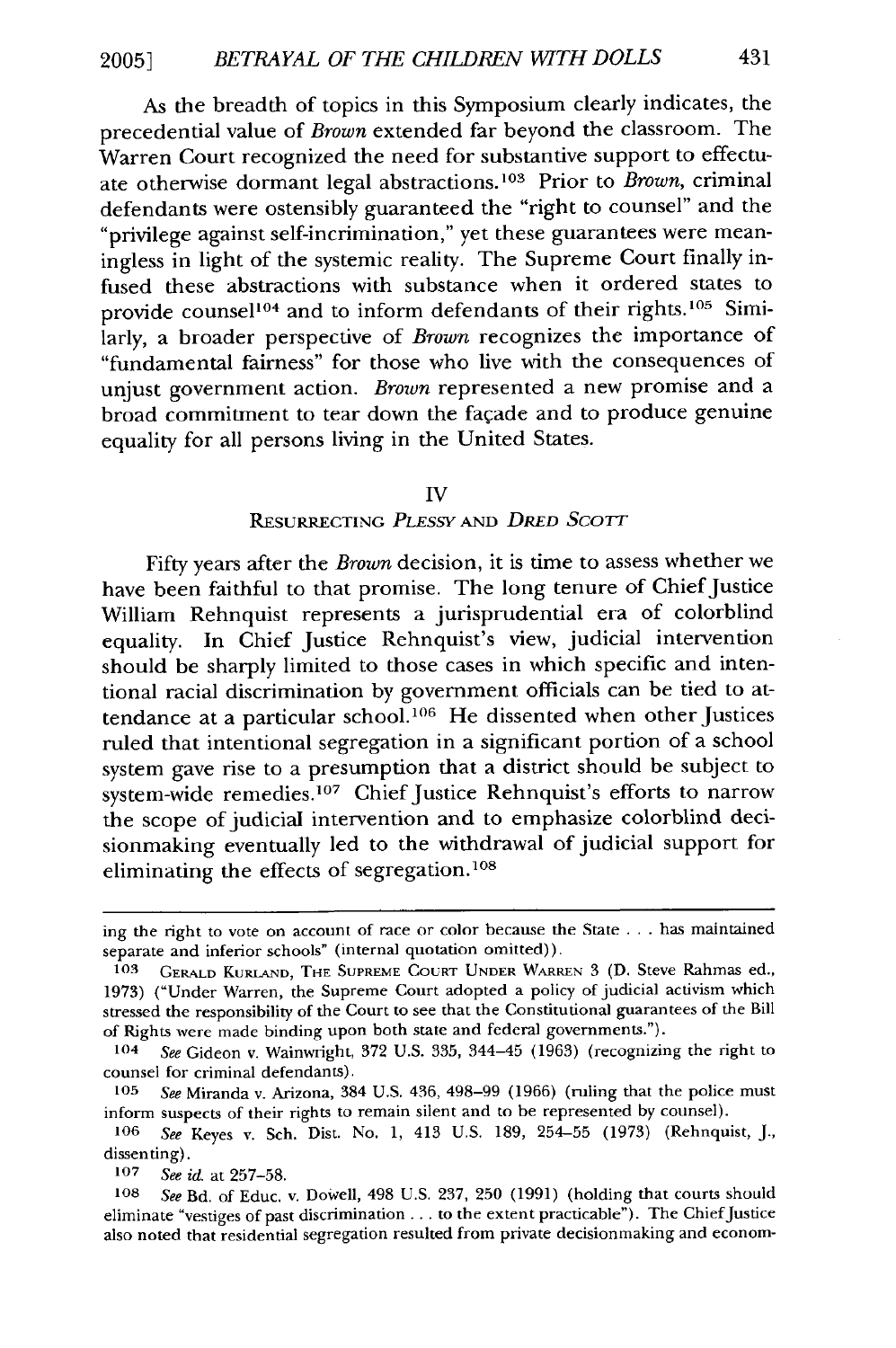The Kansas City, Missouri school district provides a vivid example of the growing antagonism towards the goal of achieving racial integration. The inner city schools in Kansas City suffered years of neglect as whites fled to the suburbs and funds for education within the city steadily declined.<sup>109</sup> Drawing upon the principles expressed in *Brown*  $H$  that "the vitality of  $\ldots$  constitutional principles cannot be allowed to yield simply because of disagreement with them,"<sup>110</sup> the district court ruled that fears of white flight cannot be used as a factor to justify the refusal to integrate.<sup>111</sup> Indeed, the district court emphasized that white flight "cannot be accepted [as a reason] for achieving anything less than the 'complete uprooting of the dual public school system.'"<sup>112</sup> The Supreme Court, however, rejected that analysis.<sup>113</sup> Demonstrating remarkable antipathy towards *Brown* and its progeny, the majority's decision, written by the Chief Justice, blamed the "white flight" on court-ordered desegregation and barred the district court from taking affirmative steps to reverse the outward flow of students.<sup>114</sup> The five Justices in the majority thus gave their stamp of approval to the convoluted logic that, although intentional segregation necessitated judicial intervention, states engaging in that segregation could not be held accountable for the repercussions of that action.

Assertions of colorblindness by the current Supreme Court suffer from the same basic flaws that characterized the majority opinion in *Plessy.*<sup>115</sup> Examples drawn again from the contexts of schools, voting booths, and courtrooms reveal that courts will no longer scrutinize government action that reinforces private prejudice. In each context, constitutional rulings, initially designed to protect minority rights, ended up being construed in a manner that disadvantaged the victims of past discrimination, thereby violating the spirit of the Equal Protec-

112 *Jenkins,* 639 F. Supp. at 37 (quoting United States v. Scotland Neck City Bd. of Educ., 407 U.S. 484, 491 (1972)).

*113 See* Missouri v. Jenkins, 515 U.S. 70 (1995).

114 *Id.* at 99-100. The Court accepted the "typical supposition" that "'white flight' may result from desegregation, not *de jure* segregation." *Id.* at 95.

**115** Plessy v. Ferguson, 163 U.S. 537, 542-43 (1896) (holding that federal law permits distinctions to be drawn along racial lines because such distinctions do not create a state of "involuntary servitude").

ics and was therefore "too attenuated to be a vestige of former school segregation." *Id.* at n.2.

*<sup>109</sup> See* Jenkins v. Missouri, 639 F. Supp. 19, 24 (W.D. Mo. 1985) (noting that "[s]egregation has caused a system wide *reduction* in student achievement"), *affd as modified,* 807 F.2d 657 (8th Cir. 1986).

**<sup>110</sup>** Brown v. Bd. of Educ. (Brown II), 349 U.S. 294, 300 (1955).

**<sup>1</sup>** *1 Jenkins,* 639 F. Supp. at 37. A similar approach had been applied by the Supreme Court to fears that "white students will flee the school system." Monroe v. Bd. of Comm'rs, 391 U.S. 450, 459 (1968).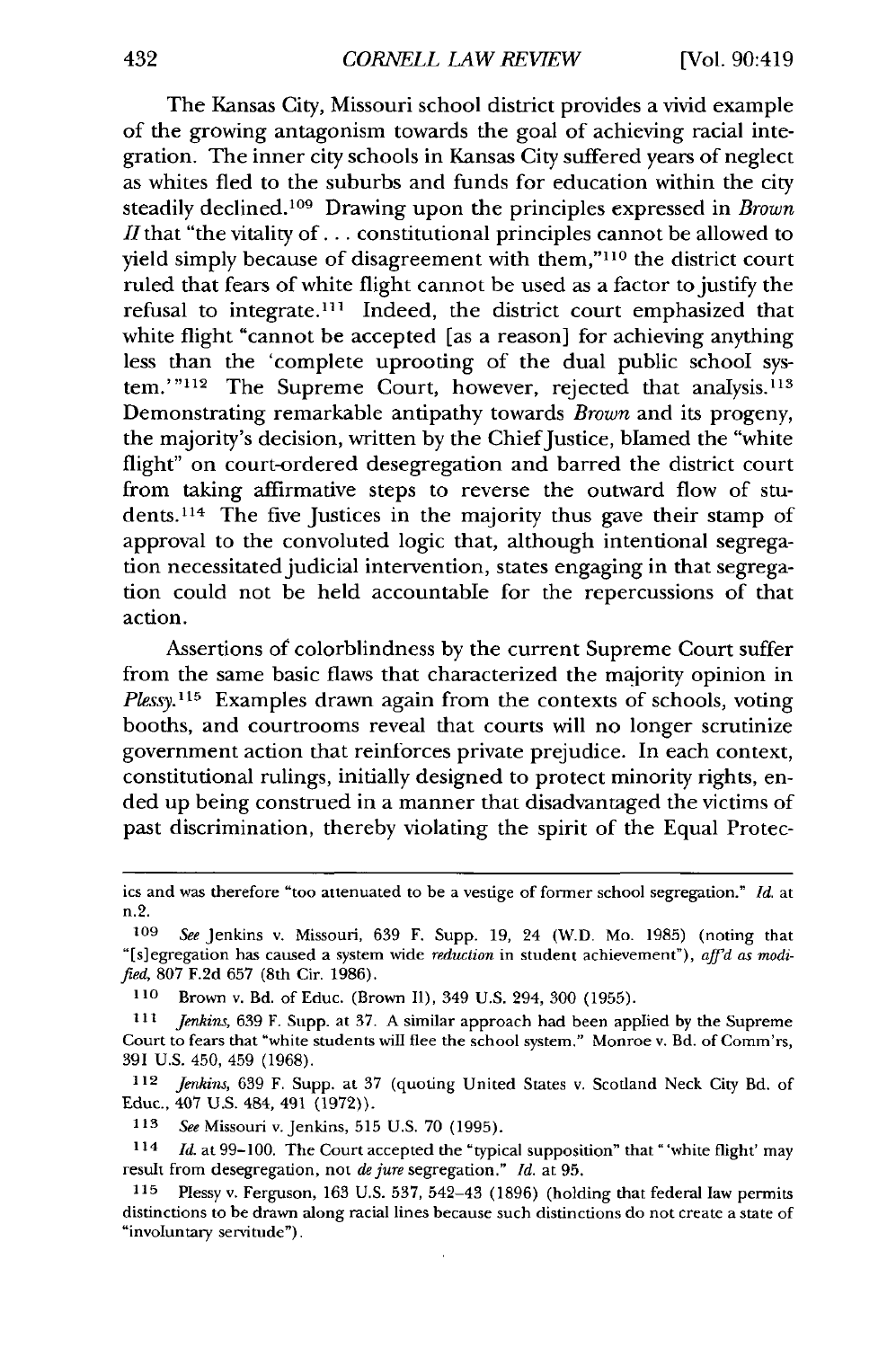tion Clause and failing the most basic yardstick of fairness and equality-that of a child.

#### **A.** Public Education

Twenty-five years ago, groups gathered around the nation to mark the passage of a quarter century since the Supreme Court's ruling in Brown v. Board of Education.<sup>116</sup> In Topeka, a small group of lawyers attended the ceremonies and afterwards met to discuss the plight of education in the school system where *Brown* originated. 117 In preceding years, the local school board had thwarted federal attempts to challenge the remaining segregation in Topeka schools.<sup>118</sup> Many seemed to have forgotten the promise of *Brown.*

When the Supreme Court originally agreed to hear arguments in *Brown,* Topeka school officials had abandoned their defense of segregation<sup>119</sup> and took immediate steps toward dismantling their dual school system.<sup>120</sup> Paul Wilson, an attorney with the Kansas Attorney General's office, appeared for the defense only at the request of the Supreme Court;<sup>121</sup> even then, much of his time at oral argument was focused on questions about whether the case had become moot.<sup>122</sup> Affirmative steps to dismantle segregation in Topeka, however, consisted of little more than a phased closure of black schools<sup>123</sup> and assurances of optional attendance zones to white parents.<sup>124</sup>

**120** When the Supreme Court ruled on remedial issues, it noted that Topeka schools had already made "substantial progress" towards desegregation. Brown v. Bd. of Educ. (Brown I), 349 U.S. 294, 299 (1955).

121 *See* KI.UGER, *supra* note 8, at 548 (noting that the Supreme Court "virtually ordered the attorney general to participate").

122 **ARGUMENT,** *supra* note 5, at 259-72.

124 These optional attendance zones assured parents that they would have time to move rather than be forced to send their children to an integrated school. *See* Brown, 892 F.2d at 875 (stating that "the school district's use of portable classrooms and optional at-

**<sup>116</sup>** 347 U.S. 483 (1954).

<sup>117</sup> Meeting with WilliamJ. Rich, Richard Jones, Charles Scott, Jr., and Joseph Johnson in Topeka, Kansas (May 17, 1979).

**<sup>118</sup>** *See* Unified Sch. Dist. No. 501 v. Weinberger, No. 74-160-C5 (D. Kan. 1974) (unpublished decision) (involving an action by successor to the Topeka School Board to enjoin investigation by the Department of Health, Education and Welfare into ongoing allegations of race discrimination).

*<sup>119</sup> See* ARGUMENT, *supra* note 5, at 259-60 (noting the Topeka School Board's decision against sending a lawyer to defend its segregated schools and describing the Board's desegregation attempts prior to the *Brown* oral arguments).

*<sup>123</sup> See id.* at 339-43 (providing the Kansas Attorney General's review of actions taken to comply with the Supreme Court's order in *Brown I);* Brown v. Bd. of Educ., 892 F.2d 851, 855-57 (10th Cir. 1989) (providing a brief factual history of elementary school enrollment); Brown v. Bd. of Educ., 671 F. Supp. 1290, 1293 (D. Kan. 1987) (describing phased closure of black elementary schools and adoption of neighborhood school plan); Brown v. Bd. of Educ., 139 F. Supp. 468, 470 (D. Kan. 1955) (describing the initial plans for desegregation as a "good faith effort").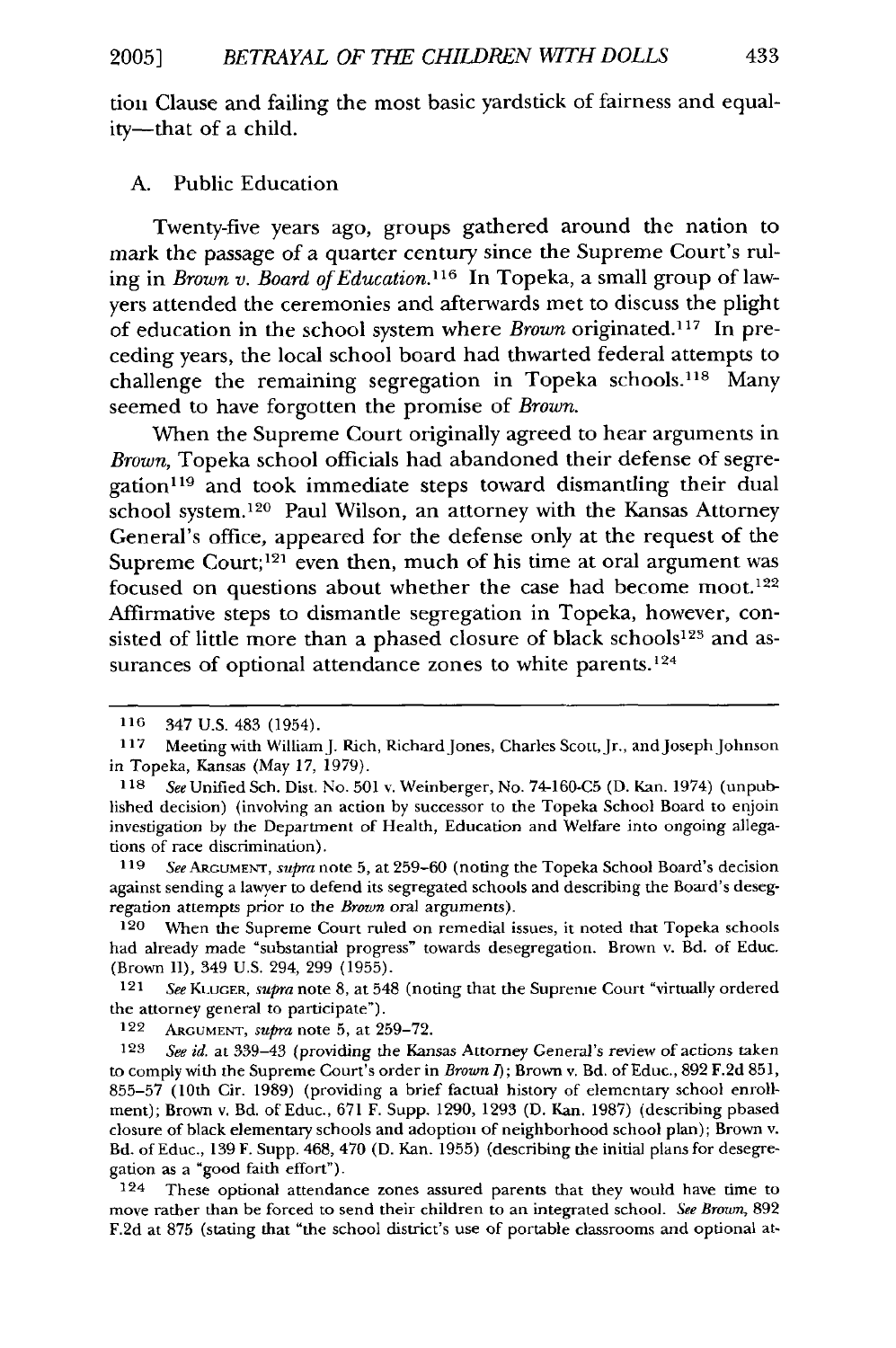Experiences in Topeka, though, eventually led to what some could describe as a happy ending. The lawyers gathering in **1979** to commemorate *Brown* decided to take action. With their support, a new group of plaintiffs, whose children attended racially identifiable Topeka schools, successfully intervened in the case of *Brown v. Board of Education.125* Intervention led to discovery, trial, an initial ruling in favor of the school district,<sup>126</sup> reversal by the Tenth Circuit,<sup>127</sup> and eventual denial of review by the Supreme Court.<sup>128</sup> After more than forty years of litigation, the courts determined that the Topeka School Board still had not discharged its affirmative duty to desegregate.<sup>129</sup> The district court ordered implementation of a plan that would include the building of three new schools, including two high-tech "magnet" schools designed to attract a diverse student body.<sup>130</sup> One of the schools was even named after the family of Elijah Scott, the lawyer who filed the original complaints in *Brown*.<sup>131</sup> The new schools made a significant contribution to the Topeka community and, at least initially, lived up to the promise of diversity.<sup>132</sup>

After several years of operation, the Topeka School Board went back to court seeking a determination that remnants of the dual school system had been eliminated and that a unitary school system was established in its place.<sup>133</sup> The district court agreed, finally put-

**131** See Michael Dobbs, *Topeka's Next Challenge,* **WASH. POST** NAT'L WEEKLY ED., May 17-23, 2004, at 31.

132 See GARY ORIEKLD **& CHUNGMEI LEE,** *BROWN* **AT** 50: KING's **DREAM4** OR **PLESSYS** NIGHTMARE? 12 (2004) (noting that a "high level of integration existed during the decade under study (1991-2001)"), at http://www.civilrightsproject.harvard.edu/research/ reseg04/brown50.pdf. *But see* Dobbs, *supra* note 131, at 31 (noting that "Topeka schools are among the most racially diverse in the country," but also noting a correlation between race and "very different levels of academic success").

**133** Brown v. Unified Sch. Dist. No. 501, 56 F. Supp. 1212, 1213-14 (D. Kan. 1999).

tendance zones served to maintain segregation by concentrating students of one race at certain schools").

**<sup>125</sup>** Brown v. Bd. of Educ, 84 F.R.D. 383 (D. Kan. 1979). The *Brown* case remained open on the District Court docket in large part because of the school board's attempts to avoid administrative intervention. *See* Richard **E.** Jones, Brown v. Board of Education: *Con*cluding Unfinished Business, 39 WASHBURN L.J. 184, 188 (2000) (discussing the district's attempt to keep *Brown* open on the docket to "use this fact as a defensive shield to the federal government's threat to withhold funds"). In 1974, the United States Department of Health, Education and Welfare (HEW) initiated administrative proceedings and threatened to cut off federal funds for Topeka's failure to desegregate. *Brown,* 84 F.R.D. at 390 (citing Unified Sch. Dist. No. 501 v. Weinberger, No. 74-160-C5, (D. Kan. 1974)). The school board successfully blocked the administrative proceedings and HEW intervention by arguing that the district court, rather than HEW, retained jurisdiction over the *Brown* case *Id.* at 391.

**<sup>126</sup>** *Brown,* 671 F. Supp. at **1311.**

**<sup>127</sup>** *Brown,* 892 F.2d at 889.

<sup>128</sup> Unified Sch. Dist. No. 501 v. Smith, 509 U.S. 903 (1993).

**<sup>129</sup>** *See Brown,* **892** F.2d at 889.

**<sup>130</sup>** SeeJones, supra note 125, at 195.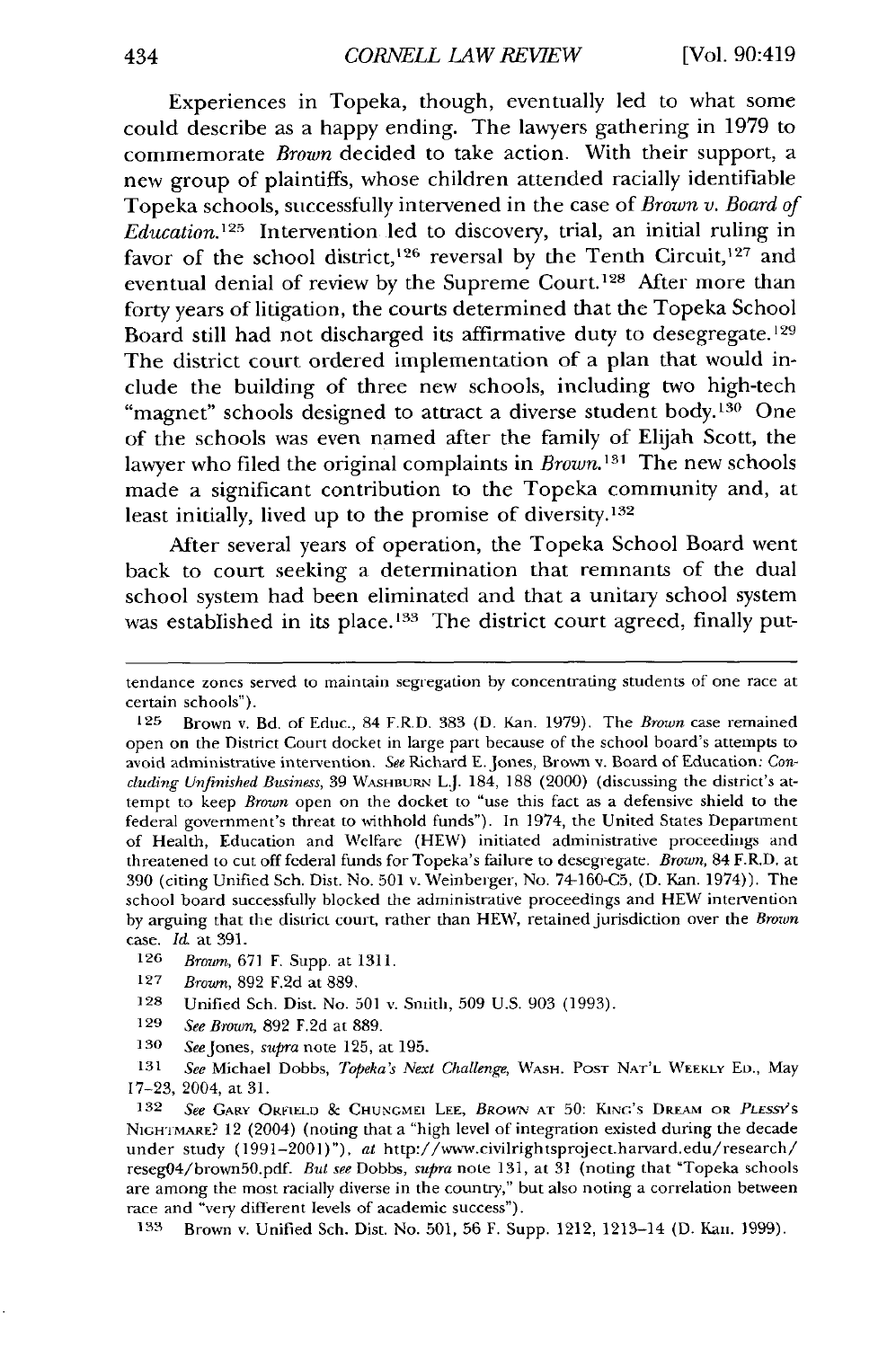ting to rest the case of *Brown v. Board of Education,'34* although not without significant costs. Because the school system was now "unitary," race could no longer be considered as a factor in the placement of students in the new magnet schools.<sup>135</sup> Even if the school board believed that racial diversity added to the quality of education, such considerations were suspect-if not wholly condemned-by the very constitutional provisions that previously obligated the school district to take race into account.<sup>136</sup> Of course, the inhabitants had not moved and their neighborhoods had not suddenly become integrated in the time during which the schools operated under court order. The colorblind principle now threatens the actions that had once been deemed an affirmative constitutional duty.

The Court's notion of colorblindness impairs government authority to deal with problems of entrenched discrimination. For example, when patterns of de facto segregation in housing affect the racial composition of public schools, some court rulings have halted efforts to remedy the resulting segregation.<sup>137</sup> Furthermore, many decisions that appear facially neutral may, in fact, perpetuate educational inequality. In the first three decades following the *Brown I* decision, the district's plans to provide access to schools in certain Topeka "neighborhoods" actually perpetuated racial identification of those schools. 138 In Texas, reliance upon local property taxes for funding ensured that wealthy school districts would be able to provide more resources to their students with lower proportional tax burdens in comparison to poor school districts.<sup>139</sup> Funding formulas that favor teacher longevity and advanced degrees systematically benefit schools with the best resources and most educated faculty.<sup>140</sup> To add insult to injury, the Supreme Court bars explicit efforts to consider such factors when fashioning effective remedies for past intentional discrimination. **<sup>141</sup>**

*1-38 See* Brown v. Bd. of Educ., 892 F.2d 851, 856-57 (10th Cir. 1989).

<sup>134</sup> *Id.* at 1214.<br><sup>135</sup> Heather Hollingsworth, *USD 501 Faces a New Balancing Act*, Topeka Cap.-J., Oct. 18, 1999, at **Al.**

**<sup>136</sup>** *See generally* Paul Diller, Note, *Integration Without Classification: Moving Toward Race-Neutrality in the Pursuit of Public Elementary and Secondary School Diversity,* 99 MicH. L. REv. 1999 (2001) (assessing the constitutionality of various public school diversity efforts).

**<sup>137</sup>** *See, e.g.,* Milliken v. Bradley, 418 U.S. 717, 754 (1974) (barring cross-district remedies in response to "white flight" if plaintiffs failed to prove that suburban school districts had engaged in intentional discrimination).

**<sup>139</sup>** *SeeSan* Antonio Indep. Sch. Dist. v. Rodriguez, 411 U.S. 1, 73-76 (1973) (Marshall, **J.,** dissenting).

<sup>140</sup> *See id.* at 79-82 (Marshall, J., dissenting) (explaining that "equalization" formulas often resulted in distribution of more state aid to wealthy school districts than to their poor counterparts).

<sup>141</sup>*See* Missouri v. Jenkins, 515 U.S. 70, 98 (1995) (barring pursuit of "desegregative attractiveness").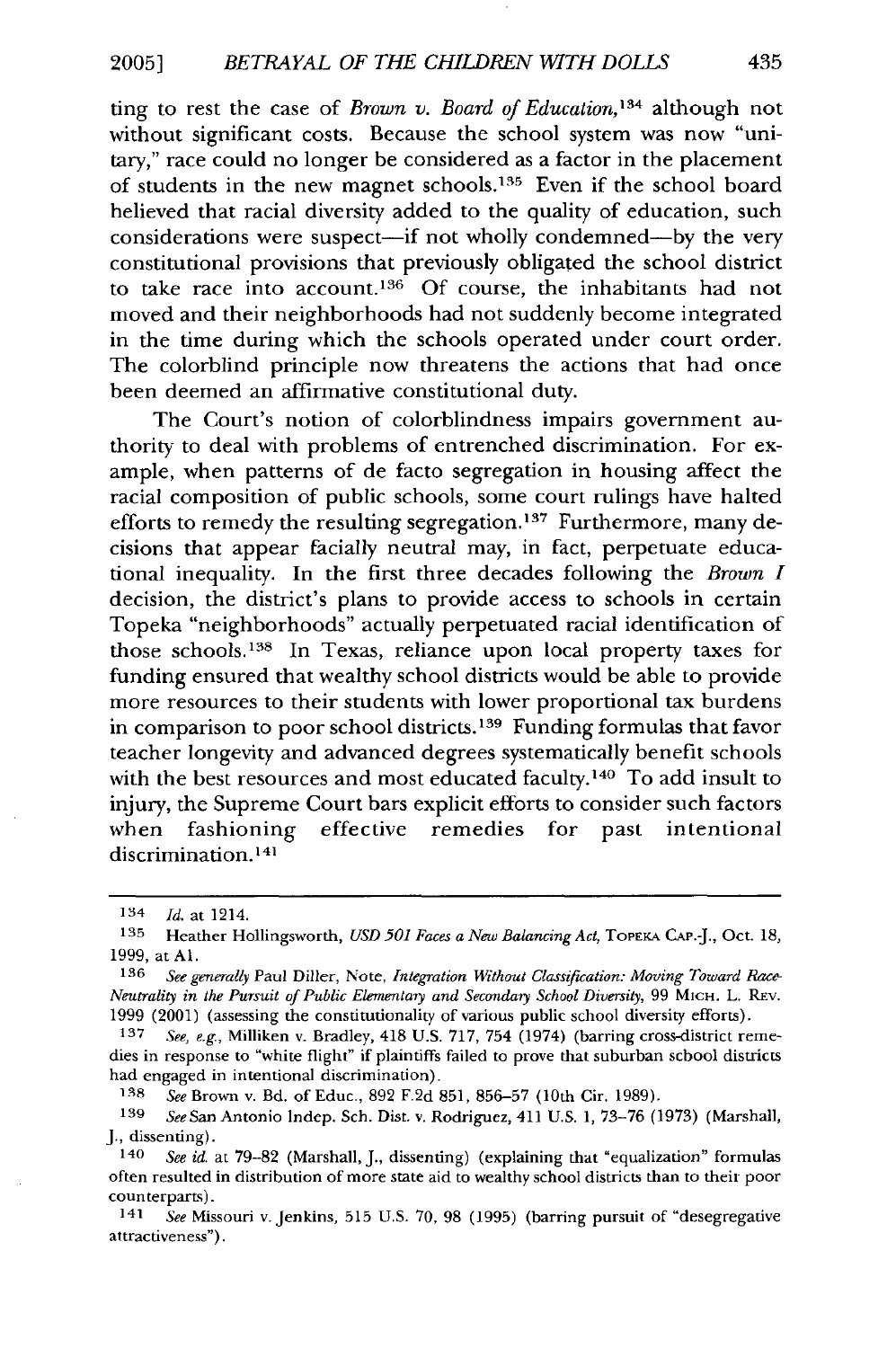#### B. Reapportionment

The Supreme Court has also identified and enforced rules barring racial discrimination in apportionment of legislative districts. District boundaries that do not follow straight lines or traditional political boundaries are suspect and trigger the search for an unlawful racial motive.<sup>142</sup> In practice, this bar almost exclusively affects redistricting efforts *favoring* racial minorities, because a legislature seeking to preserve the majority's electoral domination can do so without deviating from traditional boundaries. That is, when whites make up a substantial majority of a state population, it becomes relatively simple to draw district boundaries so that whites have a majority in each congressional district. Such boundaries appear "normal." Typically, "strange" boundaries emerge only when an effort is made to give the minority group an electoral majority within that district. 143 If this proposition is correct, the only litigants who can effectively challenge redistricting attempts are those in the racial *majority* who question an oddly drawn district that benefits *minorities.*

The Supreme Court rationalizes this decision in "colorblind" terms by explaining that all race discrimination must be monitored by the same stringent standards regardless of whether the minority or majority race benefits.<sup>144</sup> History and experience, however, have a way of intruding upon this pretense of equal treatment. For more than a century, judges permitted legislators to engage in grotesque gerrymandering schemes for political reasons without significant court intervention,<sup>145</sup> and in North Carolina the legislature managed to prevent even a single African American from winning a seat in Congress from the end of Reconstruction until Congress demanded corrective action in the early 1990s.<sup>146</sup> The Supreme Court did not intervene until the state began to facilitate black representation (in a congressional delegation that remained disproportionately white) **.47** In such cases, the majority's view of racial block voting collided with

<sup>142</sup> See Shaw v. Reno, 509 U.S. 630, 658 (1993) (finding that plaintiffs stated a claim **by** targeting "a reapportionment scheme so irrational on its face that it can be understood only as an effort to segregate voters into separate voting districts because of their race").

<sup>143</sup> Reapportionment in North Carolina, which is marked by frequent trips to the Supreme Court, provides an example of this phenomenon. The only strangely shaped districts to attract judicial attention in that state were those in which blacks were in the majority. *See id.* at 635-36.

<sup>144</sup> *See id.* at 658 (requiring a "racial gerrymandering" plan to be "narrowly tailored to further a compelling governmental interest").

<sup>145</sup> *See* Davis v. Bandemer, 478 U.S. 109, 180-81 & n.21 (1986) (Powell,J., concurring in part and dissenting in part) (describing how gerrymandering was upheld even though intended to benefit one political party over the other).

<sup>146</sup> *See Shaw,* 509 U.S. at 659 (White, J., dissenting).

<sup>147</sup> *Id.* at 665-66 (White, J., dissenting) (finding no evidence that the majority group had been disadvantaged by the North Carolina redistricting plan).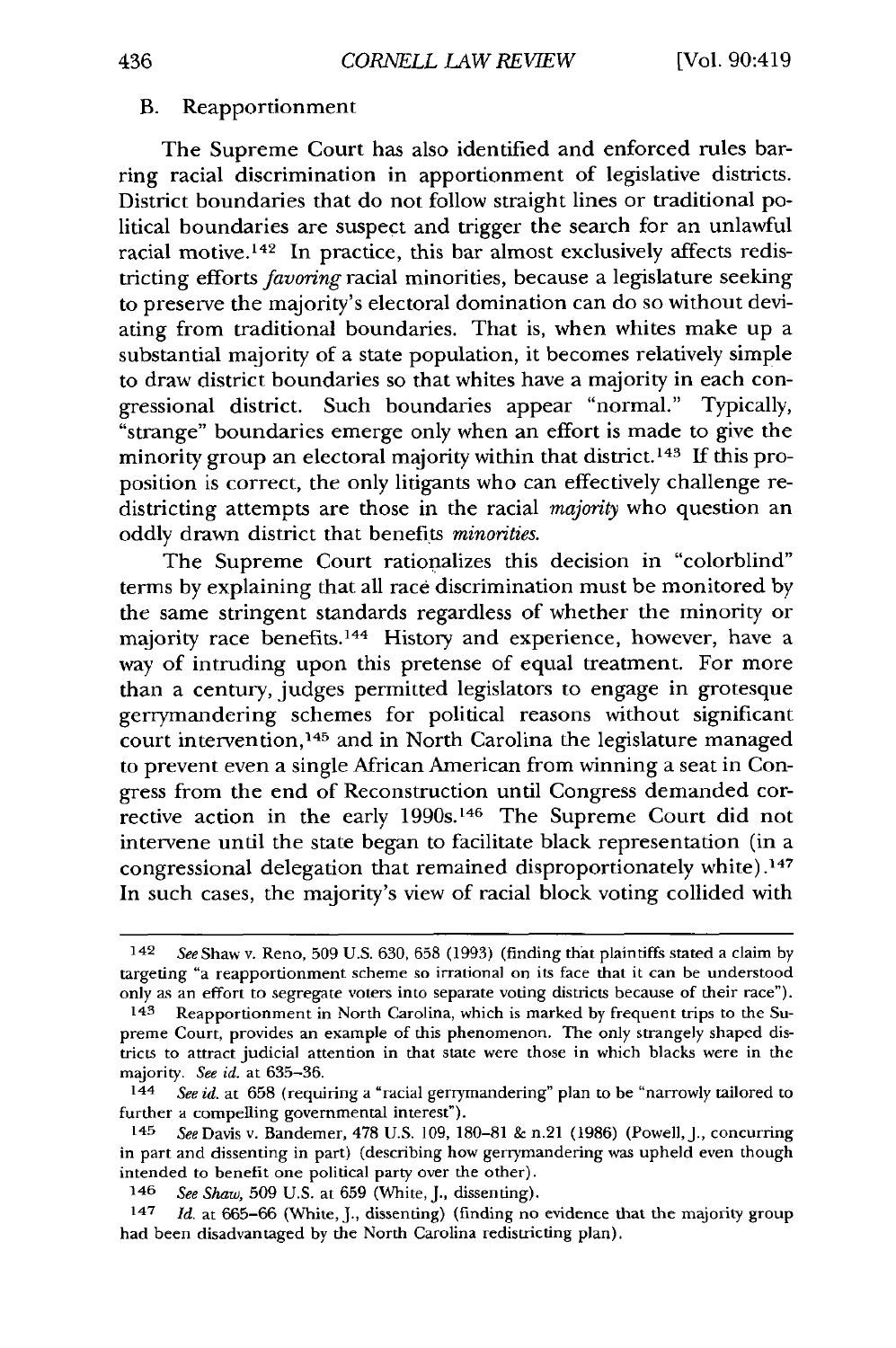the fact that in North Carolina racial identification may be more predictive of voting behavior than political party affiliation.<sup>148</sup> Therefore, barring consideration of race as a factor in redistricting appeared to preclude legislative attempts to make decisions based upon traditional predictions of reelection. Faced with this reality, Justice O'Connor agreed with the four more liberal members of the Court that states do not violate the Equal Protection Clause when they reapportion in a manner that reinforces political party strength and incumbency protection, even when those factors may be consciously linked to the creation of racially stratified districts.<sup>149</sup>

In 2004, Justice Scalia, writing for a plurality, concluded that *political* gerrymandering claims pose nonjusticiable political questions.<sup>150</sup> In a concurring opinion, Justice Kennedy argued in favor of leaving the door open to future review of the issue on the grounds that "[a] determination by the Court to deny all hopes of intervention could erode confidence in the courts."151 The plurality's opinion highlights the inequality lying beneath the surface of decisions governing legislative apportionment. Based upon the Court's current rulings, however, only racial gerrymandering remains subject to constitutional challenge.<sup>152</sup> Under the guise of equality, the Court's approach constrains minority efforts to secure equal representation while virtually eliminating constitutional constraints on a dominant majority. At the same time that public education suffers from a process of resegregation,<sup>153</sup> constitutional assessment of apportionment issues undercuts efforts to equalize minority influence on legislative elections.

#### C. Peremptory Challenges

Peremptory challenges in the jury selection process may, on the surface, appear unrelated to public education and apportionment issues; nevertheless, they suffer from comparable underlying problems. Historically, peremptory challenges reinforced invidious racial discrimination.<sup>154</sup> Prosecutors routinely used their peremptory challenges to exclude racial minorities from juries-especially when dealing with minority defendants-so as to ensure the most advanta-

<sup>148</sup> *See* Hunt v. Cromartie, 526 U.S. 541, 556 n.2 (1999) (Stevens, J., concurring).

<sup>149</sup> Easley v. Cromartie, 532 U.S. 234, 257 (2001) (noting that courts will only intervene when plaintiffs prove that racial considerations are "dominant and controlling" (quoting Miller v. Johnson, **515** U.S. **900,** 913 (1995))).

**<sup>150</sup>**Vieth v. Jubelirer, 541 U.S. **-,** 124 S. Ct. 1769, 1792 (2004) (plurality opinion) (holding that no judicially discernible and manageable standards exist for adjudicating political gerrymandering claims). **<sup>151</sup>***Id.* at 1794-95 (Kennedy, **J.,** concurring).

**<sup>152</sup>** *Id.* at 1781 (applying a "predominant intent" test to racial gerrymandering claims as an "easier and less disruptive" test).

**<sup>153</sup>** *See* discussion *supra* Part I.

<sup>154</sup> *See infra* notes 155-58 and accompanying text.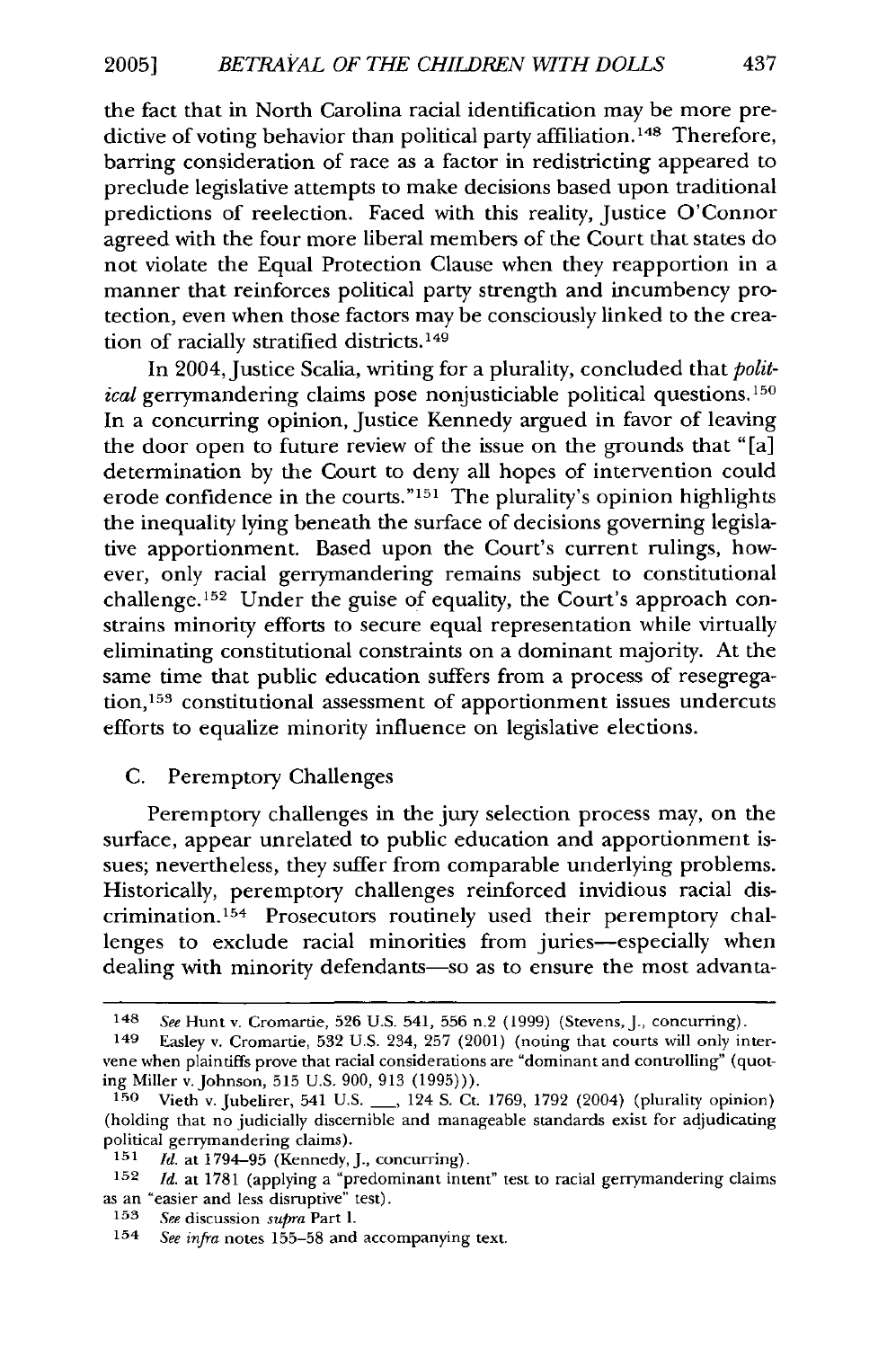geous jury for the state. 155 Conversely, even if defense counsel for a minority defendant used all of his peremptory challenges in a racebased manner, the result would still be a majority jury.

The Supreme Court addressed this problem in *Batson v. Kentucky, <sup>156</sup>*holding that race could not be used as a factor for excluding jurors. 157 When a pattern of racial challenges develops, the party who uses those challenges must provide a race-neutral explanation for the exclusion. 158 As with public education and apportionment, however, the doctrine supporting this tool for eliminating race as a factor in jury selection has a double edge, potentially of harming racial minorities more than those in the majority. *Batson's* cruel twist in logic became apparent after the Supreme Court later extended the reasoning to prevent defense counsel as well as prosecutors from using race as a factor in peremptory challenges. <sup>159</sup>

Minority defendants and their lawyers do not face the same degree of risks and rewards as prosecutors. According to Professor John Francis, if both a prosecutor and defense counsel representing a minority defendant use peremptory challenges in a random fashion, it is more likely that defense counsel will be seen as using strikes to eliminate majority jurors than that the prosecutor will be viewed as using strikes to eliminate minority jurors.<sup>160</sup>

As a result of court-created rules, the use of peremptory challenges by a minority defendant for the purpose of securing a diverse jury represents a racial motive even when the jury venire is overwhelm-

**<sup>155</sup>** *See,* e.g., Batson v. Kentucky, 476 U.S. 79, 103 (1986) (Marshall, J., concurring) (noting that "[m]isuse of the peremptory challenge to exclude black jurors has become both common and flagrant").

**<sup>156</sup>** *Id.* at 97-98.

**<sup>157</sup>** *Id.* at 99 ("In view of the heterogeneous population of our Nation, public respect for our criminal justice system and the rule of law will be strengthened if we ensure that no citizen is disqualified from jury service because of his race.").

**<sup>158</sup>** *Id.* at **98.**

**<sup>159</sup>***See* Georgia v. McCollum, 505 U.S. 42, 59 (1992) (barring white defendants from excluding black jurors in a case involving allegations of hate crimes against African-American victims). Lower courts have applied the same reasoning to minority defendants who have been barred from using their peremptory challenges to favorably shape the jury's racial composition. *See, e.g.,* State v. Carr, 427 S.E.2d 273 (Ga. 1993); Griffin v. Mississippi, 610 So. 2d 354 (Miss. 1992).

**<sup>160</sup>** *See* John J. Francis, *Peremptory Challenges,* Grutter, *and Critical Mass: Means of Reclaiming the Promise of* Batson, 29 VT. L. REv. \_\_ (forthcoming January 2005). Statistically, random challenges by both lawyers will target more majority jurors than minority jurors. The greater the majority dominance of the jury, the greater the pattern of exclusion of those jurors, and, therefore, the greater the likelihood of a challenge made on that basis. With few minority jurors, a prosecutor may exclude most, or even all of them while also excluding some majority jurors, thus, avoiding the appearance of a pattern of racial exclusion. In contrast, defense counsel will essentially be required to eliminate at least some of the lesser number of minority jurors in order to avoid patterns of apparent racial exclusion. *Id.*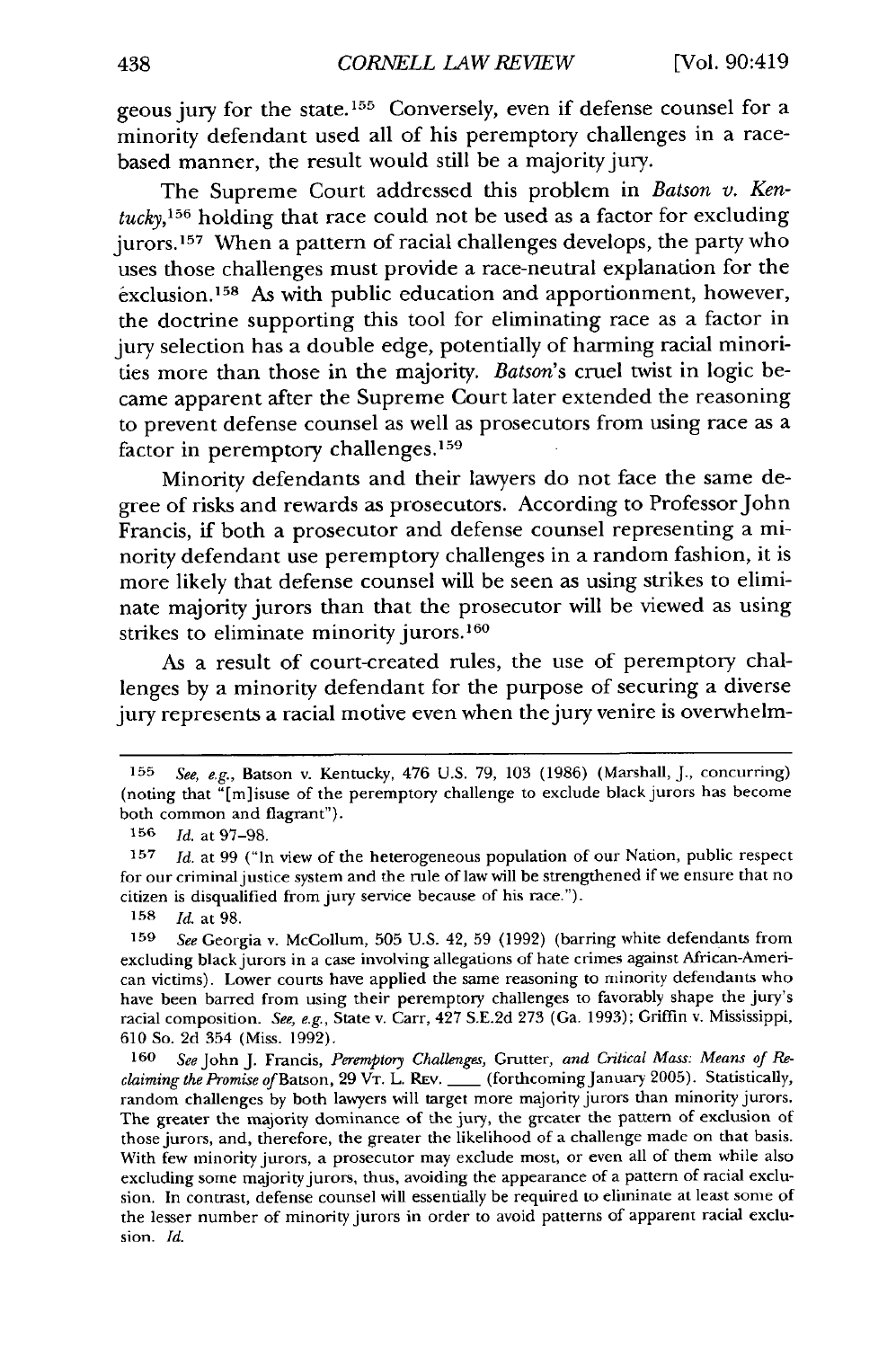ingly white.<sup>161</sup> In New Jersey, for example, an appellate court upheld a trial judge's impaneling of an all-white jury after precluding the defense attorney for a black defendant from retaining two black jurors.<sup>162</sup> Indeed, the judges reached this result even though they understood that the ruling contradicted underlying policies of inclusion; they believed that such issues of peremptory challenge were foreclosed by *Batson*.<sup>163</sup> Although the original purpose of *Batson* was to ensure minority participation on juries, "colorblind" application of its rule has had the perverse result of prohibiting efforts to do so.

#### D. Assessing the Promise

Theories of equality may be used to rationalize each of the examples described. Definitions of equality, however, vary with the context and ideology of the decisionmaker. For example, when the Supreme Court bars lower court judges from addressing inequality driven by private prejudice, it does so with *Plessy-like* reasoning that ends up deferring to government decisions even when those decisions reflect and reinforce social inequality built upon a history of racism. 164 As the *Plessy* Court explained in 1896, "[i]f one race be inferior to the other socially, the Constitution of the United States cannot put them upon the same plane."<sup>165</sup> By refusing to question the majority's ostensibly colorblind decisions, the Court allows the perpetuation of past discrimination.

The current constitutional framework applied to public education, apportionment, and peremptory challenges, however, cannot fully be explained in terms of judicial restraint or majoritarian principles. The voting districts struck down in the North Carolina case had been created by elected representatives.<sup>166</sup> Furthermore, the Supreme Court created the rules that regulate peremptory challenges, while the lower courts created the perverse rulings that began with a genuine aversion to racism, yet now impose heavy burdens on minorities. In those instances, judicial reasoning parallels *Dred Scott* even more than *Plessy.* In *Plessy,* the Court simply acquiesced to the majority's racist scheme. In contrast, the *Dred Scott* Court not only struck down majoritarian rule, but compounded the problem by insisting on

**<sup>161</sup>** *Id.*

**<sup>162</sup>** State v. Johnson, 737 A.2d 1140, 1143 (N.J. Super. Ct. App. Div. 1999), *vacated by* 749 A.2d 367 (N. **J.** 2000), *affd* 766 A.2d 1126 (N.J. 2001), *overruled by* State v. Pagolin, 793 A.2d 638 (N.J. 2002).

**<sup>163</sup>** *Id.*

<sup>164</sup> *See, e.g.,* Bd. of Educ. v. Dowell, 498 U.S. 237, 250 & n.2 (1991) (concluding that residential segregation in Oklahoma City could not even be considered a "vestige of former school segregation").

**<sup>165</sup>** Plessy v. Ferguson, 163 U.S. 537, 552 (1896).

**<sup>166</sup>** *See supra* text accompanying notes 147-52.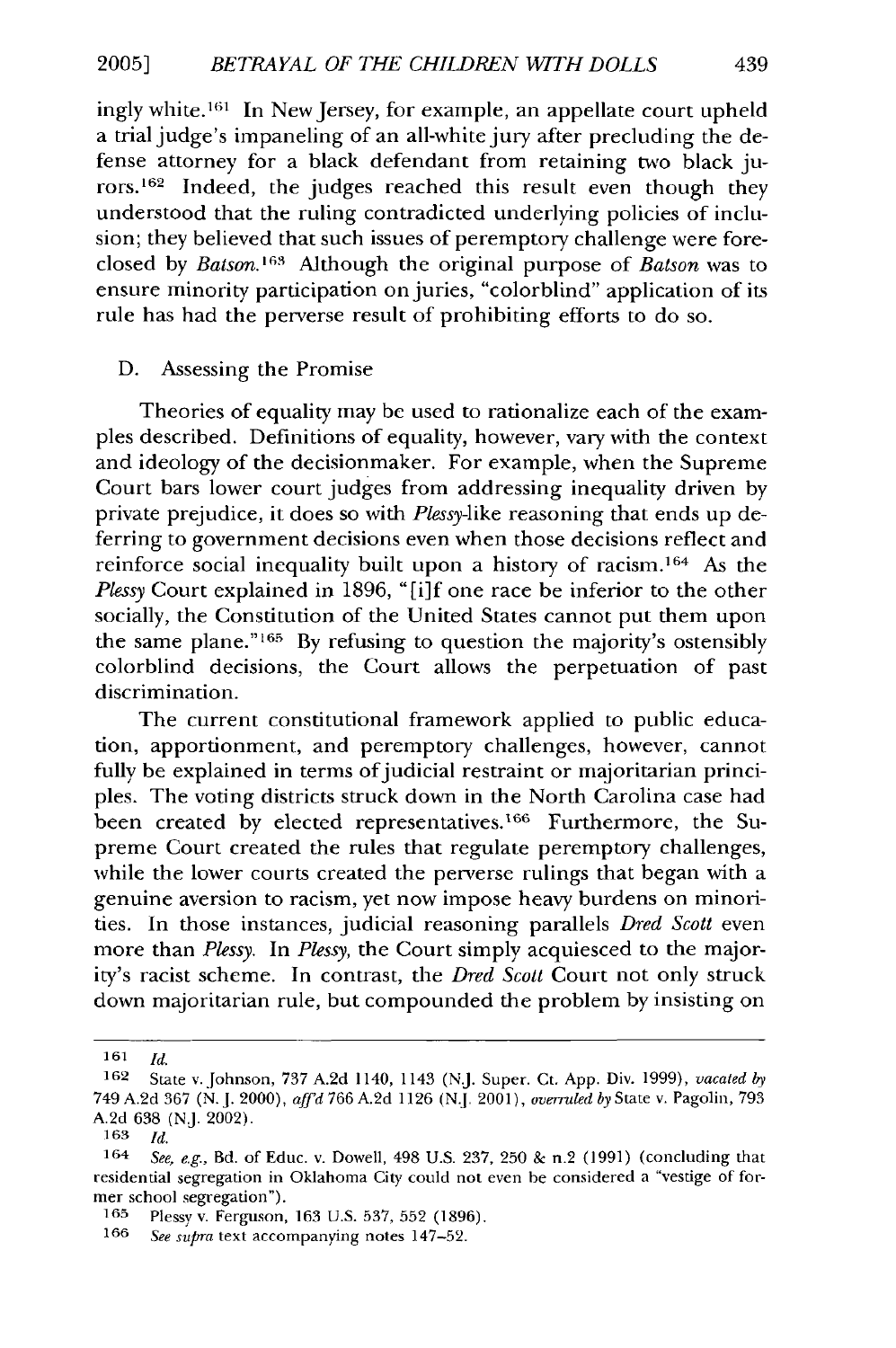constitutional principles based on racism. 167 When the current Court blocks the majority from addressing the racism that permeates our society, it returns to the same path.

In 2003, the Supreme Court seemingly backed away from the *Dred Scott* approach. By a one-vote margin, the Court permitted the University of Michigan to consciously address the reality of race discrimination when seeking diversity through its law school admissions process. 168 Recognizing the compelling arguments for including a "critical mass" of minority students in order to dispel racial stereotypes, the Court's majority opinion written by Justice O'Conner, can be read as a refusal to equate colorblindness with blindness.<sup>169</sup> Nonetheless, the opinion seems to have been more influenced by the views of "major American businesses" and "high-ranking retired officers and civilian leaders of the United States military," whose amicus briefs strongly supported the Michigan admissions policy, than with the struggles of the minority applicants. <sup>170</sup>

The Court's decision in the companion case, *Gratz v. Bollinger*,<sup>171</sup> struck down the undergraduate admissions policies, limiting the University's options for achieving diversity.<sup>172</sup> Justice Ginsburg's dissent, however, remains faithful to the promises made in *Brown* to children victimized by a racist history. Justice Ginsburg acknowledges "the effects of centuries of law-sanctioned inequality"<sup>173</sup> and enduring disparities reflecting "[i]rrational prejudice" and "[b]ias both conscious and unconscious."174 Because remnants of "a system of racial caste" permeate broad aspects of society, 175 constitutional doctrine must remain "both color blind and color conscious to prevent discrimination being perpetuated and to undo the effects of past discrimination."176

Justice Ginsburg accurately observed that race remains a salient, often destructive force in contemporary American society. Beginning in the 1990s, and in spite of declines in residential segregation, schools have become increasingly resegregated-more now than at any time since 1969. The trend has been directly linked to Supreme

172

<sup>167</sup> See supra text accompanying notes 21-26.

<sup>168</sup> Grutter v. Bollinger, 539 U.S. 306 (2003).

 $169$  *Id.* at 311-44.

<sup>170</sup> *Id.* at 330-31.

<sup>171</sup> Gratz v. Bollinger, 539 U.S. 244 (2003).

 $173$  *h*. at 298 (Ginsburg, J., dissenting).

<sup>174</sup> *Id.* at 300-01 (Ginsburg, J., dissenting).

<sup>175</sup> *Id.* at 299-300 (Ginsburg, J., dissenting) (citing unemployment, poverty, access to health care, neighborhood schools, job access, earning capacity, real estate markets, and consumer transactions as evidence of continuing disparities).

<sup>176</sup> *Id.* at 302 (Ginsburg, **J.,** dissenting) (quoting United States v. Jefferson County Bd. of Educ., 372 F.2d 836, 876 (5th Cir. 1966)).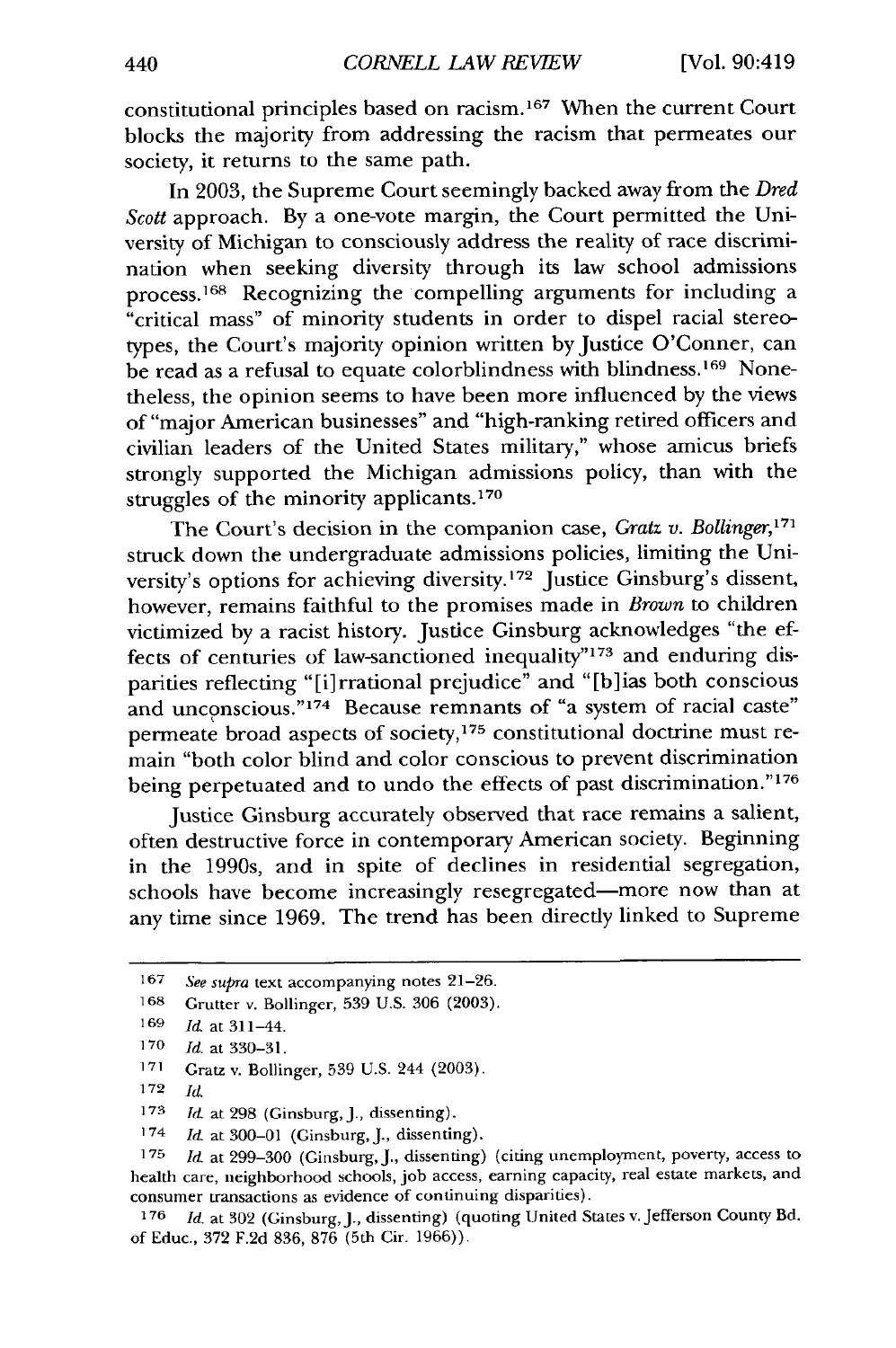Court decisions made near the beginning of that decade.<sup>177</sup> Nearly one-third more African American males sit in prisons or jails than attend higher education. 178 When speaking about race, politicians have learned to use code words like "quotas" and "states' rights" to successfully hide their invidious intentions, 179 and judicial sanctions fall heavily on those who explicitly seek to redress racial inequality.<sup>180</sup> Under these circumstances, we should not be surprised if black children choosing dolls fifty years later would still recognize the privilege of being white.

#### **CONCLUSION**

Imagine two school board members. One believes in white supremacy and assures that like-minded citizens will be able to send their children to segregated schools by adopting a "colorblind" policy of "neighborhood" schools. The other school board member recognizes the educational advantages of diversity, understands the link between race and diversity, and defines attendance policies in a manner promoting opportunities for racial integration. Yet, fifty years after *Brown,* only the latter faces a serious risk of constitutional challenge. We need to ask ourselves whether this interpretation of the Constitution remains faithful to the promise made to the school children who won the battle of *Brown v. Board of Education.*

<sup>177</sup> See ORFIELD & LEE, supra note 132, at 18.

<sup>178</sup> See JUSTICE POLICV INSTITUTE, CELLBLOCKS OR **CLASSROOMS?:** THE FUNDING OF HIGHER EDUCATION AND CORRECTIONS AND ITS IMPACT ON AFRICAN AMERICAN MEN 9-10 (2002), *at* http://www.justicepolicy.org/downloads/cellblocksorclassrooms.pdf.

**<sup>179</sup>** *See* Richard Dvorak, *Cracking the Code: "De-Coding" Colorblind Slurs During the Congressional Crack Cocaine* Debates, 5 MICH.J. RACE & L. 611, 622-35 (2000) (describing how politicians have used seemingly innocuous words to mask racist agendas).

See, e.g., Adarand Constructors, Inc. v. Pena, 515 U.S. 200, 202 (1995) (holding that all government-created racial classifications are subject to strict scrutiny); Richmond v.J.A. Croson Co., 488 U.S. 469, 518-19 (1989) (establishing the test of "strict scrutiny" in cases of affirmative action).